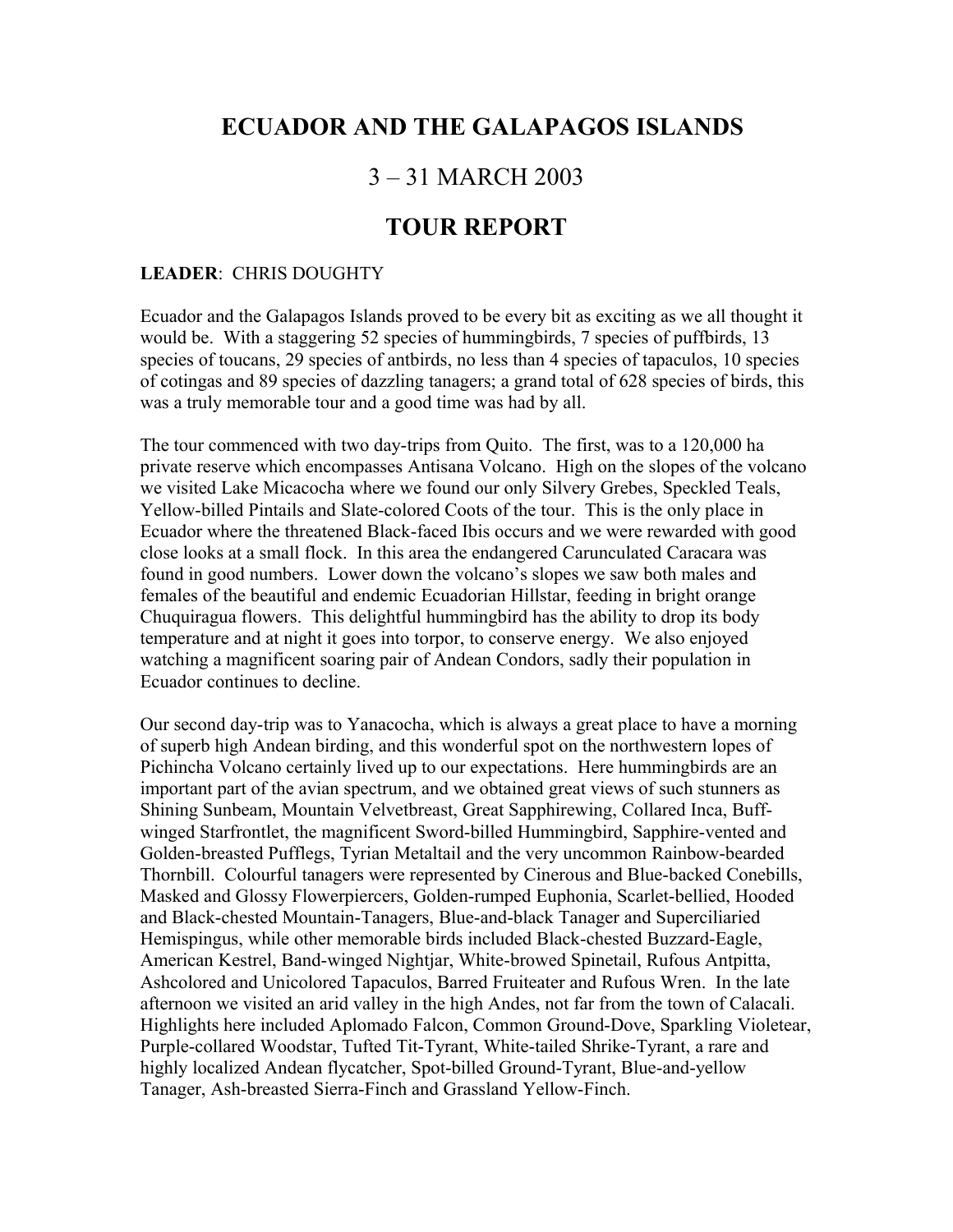We then flew to the Galapagos Islands, made famous by the visit of the young Charles Darwin, who described the islands as a "living laboratory of evolution". Here we cruised from island to island before dropping anchor in isolated coves, where we explored the many fascinating wildlife colonies. Giant Land Tortoises, Marine and Land Iguanas watched us unconcerned, Galapagos Penguins swam by the boat, we wandered through nesting colonies of Magnificent and Great Frigatebirds, Blue-footed, Nazca and Redfooted Boobies. We watched the endemic Swallow-tailed and Lava Gulls, a small flock of migrant Red-necked Phalaropes, enjoyed close encounters with Galapagos Fur Seals and Californian Sea Lions and a host of Darwin's Finches. However, the highlights of our time spent in the Galapagos Islands where of two separate pods of whales, we observed one pod at the start of our cruise and one at the end. The first, was of a large pod of over 100 Melon-headed Whales, which loafed around on the surface, close to our boat for more than an hour. As the water bubbled and frothed with the throng of whales large numbers of Wedge-rumped Storm-Petrels came to feed on the plankton which rose to the surface when disturbed by the whales. Our second sighting was of a large school of dolphins; in excess of 100 Bottlenose Dolphins swam around the ship and rode the bow-wave, mixed in amongst them where a few very uncommon Bryde's Whales, one of the world's largest species of whales.

On returning to Quito, we began our decent of the east slope of the Andes, where a whole new assortment of birds was waiting for us. Much of the morning was taken up as we birded Papallacta Pass at 4300 metres, it was cold and misty and as if by magic, a few Rufous-bellied Seedsnipe suddenly materialised as the mist rose for a couple of minutes, before closing over again. We were very fortunate to find a large flock of birds in an extensive stand of Polylepis woodland, some of the more notable birds where Viridian Metaltail, White-chinned Thistletail, Many-striped Canastero, Pearled Treerunner, Paramo Tapaculo, Crowned Chat-Tyrant, Grass Wren, Giant Conebill, Buff-breasted Mountain-Tanager, Black-backed Bush-Tanager, Paramo Seedeater and Pale-naped Brush-Finch.

We enjoyed our lunch in the gardens of Guango Lodge and in particular, we enjoyed watching at close quarters the many species of hummingbirds coming into the feeders; they included Speckled Hummingbird, Buff-tailed Coronet, Tourmaline Sunangel and Long-tailed Sylph. Following lunch we managed to locate another feeding party which included Gray-breasted Mountain-Toucan, Montane Woodcreeper, Cinnamon Flycatcher, Blackburnian Warbler, Gray-hooded Bush-Tanager, Black-capped and Black-eared Hemispingus, Slaty Brush-Finch and a superb pair of White-capped Dippers, foraging around on slippery boulders in a fast flowing mountain stream. We then drove to San Isidro Lodge for a three nights stay.

While at San Isidro we spent a whole day birding the superb Loreto Road, which provides access to rare pre-montane forest in the eastern foothills of the Andes. Highlights here included the rare Orange-breasted Falcon, a resplendent and nearendemic Coppery-chested Jacamar, great views of both Green and Gray-chinned Hermits, a stunning Black-eared Fairy and a very attractive Yellow-vented Woodpecker. We also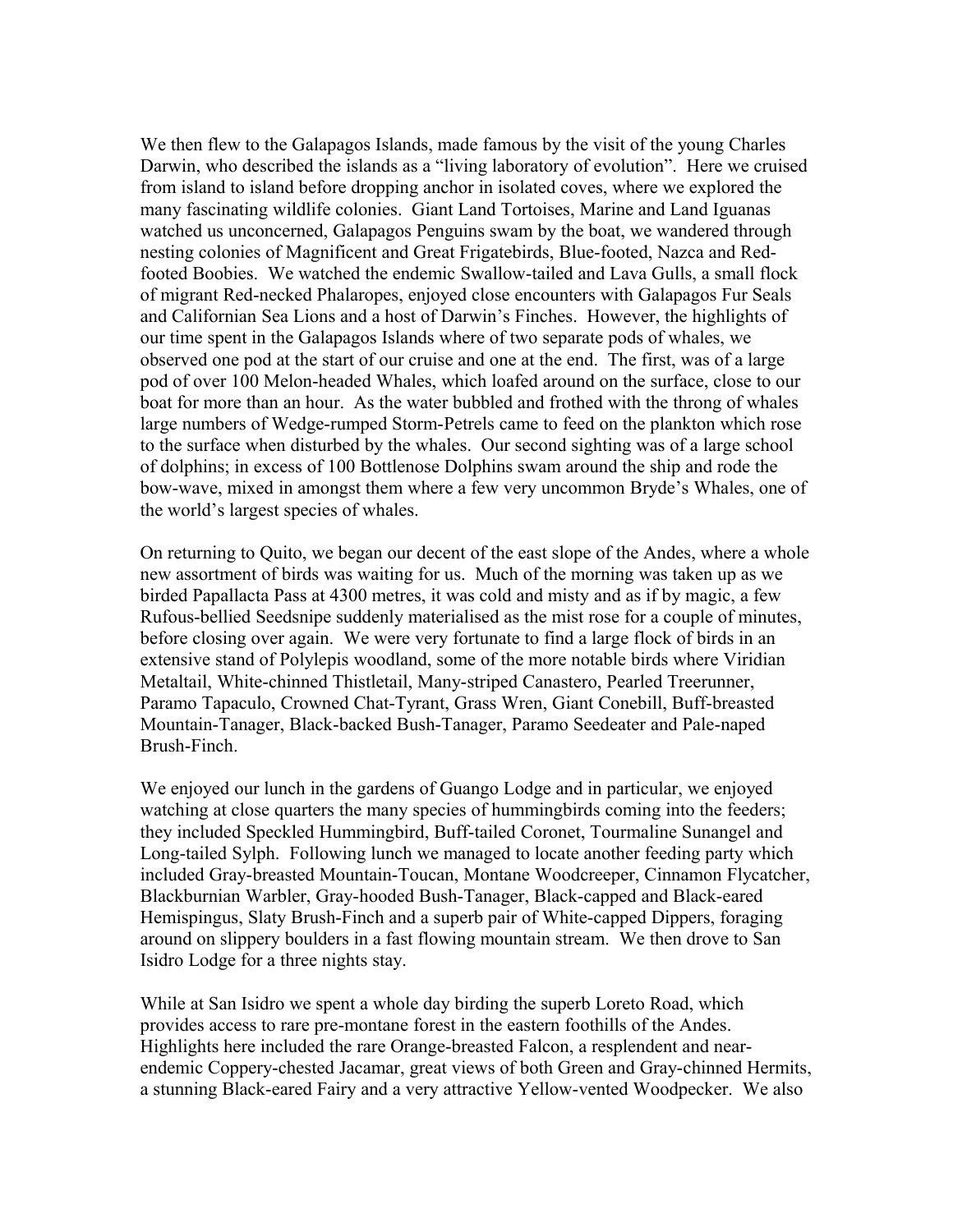observed the recently described Foothill Elaenia and a colourful palette of tanagers including Orange-eared, Golden, Paradise, Golden-eared, Blue-necked and many others, all rivaling each other in their splendid brightly coloured plumages. Other highlights included Plain Antvireo, Golden-winged Tody-Flycatcher, Ecuadorian Tyrannulet, Black-billed Thrush, a couple of wintering Cerulean Warblers and the shy and unobtrusive Olivaceous Greenlet.

We spent another full day birding the Cordillera de Huacamayos, a heavily forested ridge that extends from the high Andes down into the Amazonian lowlands. This area produced a treasure chest of avian jewels. The uncommon Broad-winged Hawk, a migrant from north America was observed perched in a tree, the splendid Highland Motmot made a brief appearance, and a great mixed flock along the road comprised Blackish Antbird and the restricted range Golden-faced Tyrannulet, Barred Becard, Golden-eyed Flowerpiercer and the very uncommon Bronze-green Euphonia. On the way back to San Isidro, we encountered an electrifying family group of very special Torrent Ducks; we very much enjoyed watching them as they swam with great skill through the torrents of water rushing down the river.

In Quito we boarded a small aircraft that took us across an endless sea of Amazonian rainforests into a remote corner of the country, not far from the Peruvian frontier. This was followed by a long bus ride, a fast boat ride along the Napo River, a major tributary of the mighty Amazon; a walk along a boardwalk and a canoe trip across a large oxbow lake. As we neared the lodge in our canoes, we enjoyed great looks at a family party of bizarre and rather awkward Hoatzins, I could hardly have imagined a more splendid bird to start an exciting few days at what must surely be one of the planet's finest birding lodges. Upon our arrival at Sacha Lodge we were greeted by the friendly staff, who welcomed us with open arms and a very welcome cold drink.

The birding extravaganza over the following few days, together with the comforts and excellent food in this pleasant lodge, combined with the great skill and incredible patience of our four fantastic native guides, made for an unforgettable experience. Our days along he extensive trail network and along the meandering rivers and streams were so packed with birds that even far more detailed day-to-day accounts would not do any justice. So being faced with the hard task of singling out some of the tour highlights, I shall begin with the large number of antbirds we saw during the course of our stay. Some of the best ones were a splendid Black-spotted Bare-eye, a very responsive Cinereous Antshrike that couldn't have given us a better view and the hard-to-see Dugand's Antwren high in the canopy in rolling terra firme forest. Black-faced, Scale-backed and White-shouldered Antbirds were also among our favourites. A Scale-breasted Woodpecker climbing up a tree trunk was also memorable but it was a superb Chestnutbelted Gnateater hopping around a large fallen tree that really stole the show! Of course there were many exciting birds in other families as well. A secretive Graybreasted Crake lured out of tall grass on one of the river islands, parrots were also well represented, large Blue-and-yellow and Red-bellied Macaws were particularly impressive, a colourful Green-and-rufous Kingfisher in a lakeside vine tangle, a superb Crested Owl in the spotlight, magnificent jacamars and a very good cross-section of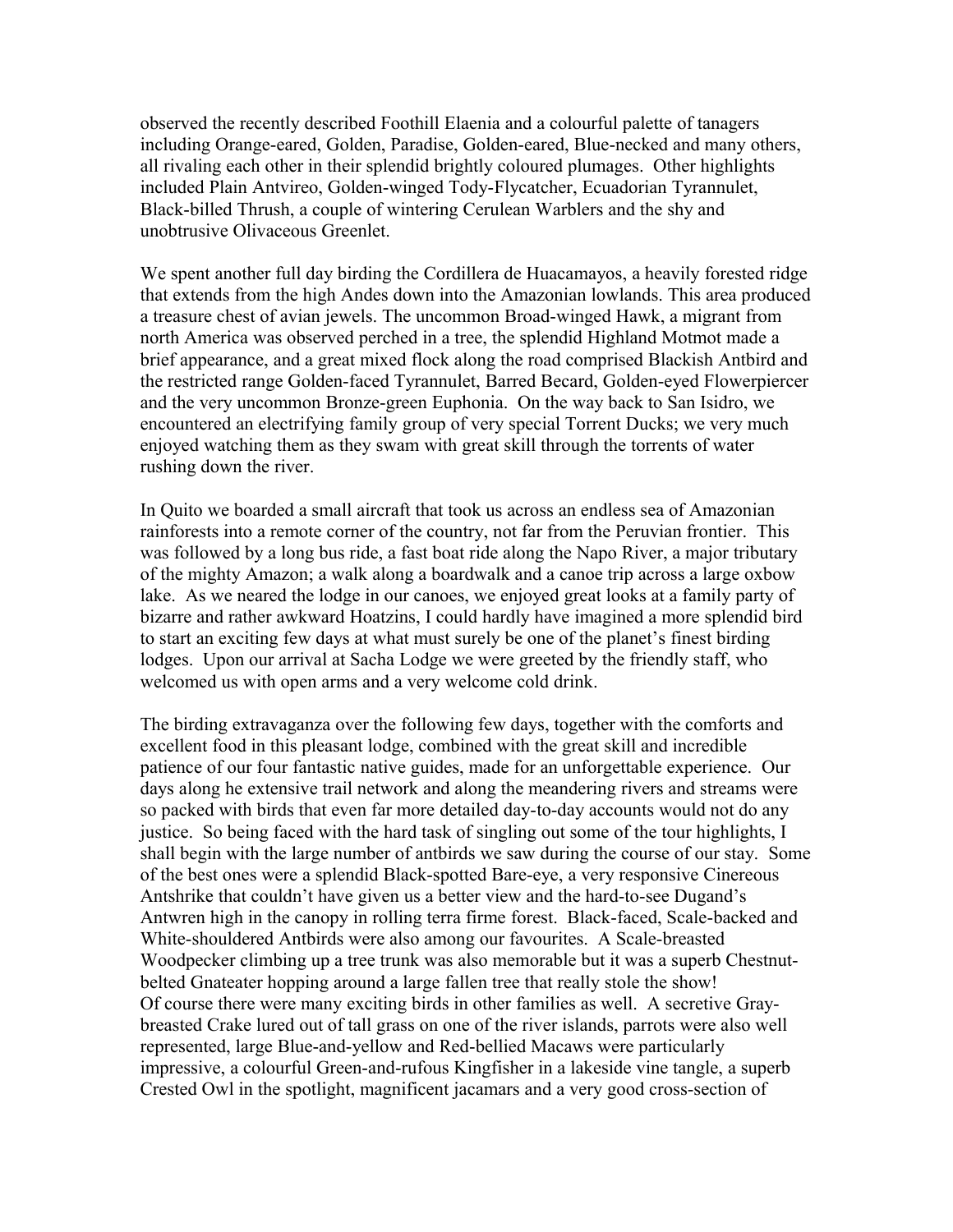furnariids including such specialities as Orannge-fronted Plushcrown and Black-tailed Leaftosser. The list of flycatchers made up a couple of pages of the tour report, featuring such goodies as Yellow-crowned Tyrannulet, Yellow-browed Tody-Flycatcher and the rarely encountered Gray-crowned Flatbill. Contingas included such spectaculars as White-browed Purpletuft, Plum-throated and Spangled Cotingas, Bare-necked Fruitcrow and the spectacular Amazonian Umbrellabird. Highlights in other families included the unbelievable vocal mimicry of the Lawrence's Thrush, a stunning Rufous-capped Antthrush walking along the forest floor, a diminutive Dwarf Tyrant-Manakin unobtrusively perched on a vine, a pair of the uncommon Casqued Oropendolas and last but not least, a Black-faced Dacnis seen from the canopy tower.

Of course no trip to the Amazon is complete without its guild of tanagers, and among this multi-hued family we saw such attractive species as Purple Honeycreeper, Rufous-bellied and White-lored Euphonias and Turquoise, Opal-rumped, Opal-crowned, Green-andgold, Bay-headed, Swallow, Blue-gray, Palm, Silver-beaked, Masked Crimson, Scarlet and Flame-crested Tanagers. A mornings birding on a large island in the middle of the Napo River, proved very successful with great looks at Lesser Hornero, White-bellied and Parker's Spinetails, Black-and-white Antbird and Lesser Wagtail-Tyrant, all of these birds only occur on islands in the Napo River and nowhere else on earth. Reluctantly leaving Sacha Lodge, we all agreed we had just enjoyed the experience of a lifetime.

We then flew back to Quito, Ecuador's beautiful capital and drove to Tandayapa Lodge, which is superbly located in perpetually damp, temperate cloud forest, high on the western slope of the Andes. We spent three very rewarding days birding in and around Tandayapa Lodge, just some of the many highlights included large flocks of Band-tailed Pigeons flying high in the mountains, the recently described and rarely seen Cloud-forest Pygmy-Owl, a stunning Lyre-tailed Nightjar in flight, with its incredibly long tail trailing behind. Brilliant Golden-headed and Crested Quetzals, Plate-billed Mountain-Toucans and Toucan Barbets, which seemed too colourful to be real, Spotted and Rusty-winged Barbtails, Striped and Streak-capped Treehunters, nice looks at a Spillman's Tapaculo, which was our forth species of tapaculo seen on the tour, another two were only heard. We enjoyed watching the bright red hues of brilliantly plumaged Andean Cock-of-the rocks, stunning Golden-winged Manakins, Tricolored, White-winged and Chestnutcapped Brush-Finches and the very rare Tanager Finch, which is only known from this area and one site in Columbia.

However, it was the fantastic hummingbird show at the lodge that was the highlight of our stay here. Without any doubt, it is now the best hummingbird site in the whole of South America; the hummingbird feeders provided an out-of-this-world birding experience that has to be seen to be believed. Green and Sparkling Violetears, Rufoustailed and Speckled Hummingbirds, Blue-tailed and Andean Emeralds, Fawn-breasted Brilliants and Buff-tailed Coronets constantly buzzed in and out of `plastic flowers', but most impressive were the lovely Booted Racket-tails, the fantastic Violet-tailed Sylphs and the diminutive Purple-throated Woodstars. Less frequent visitors but still showing well were Brown Violetears, Collared Incas, Empress Brilliants and White-bellied Woodstars, whilst Brown Incas and Purple-bibbed Whitetips made brief appearances.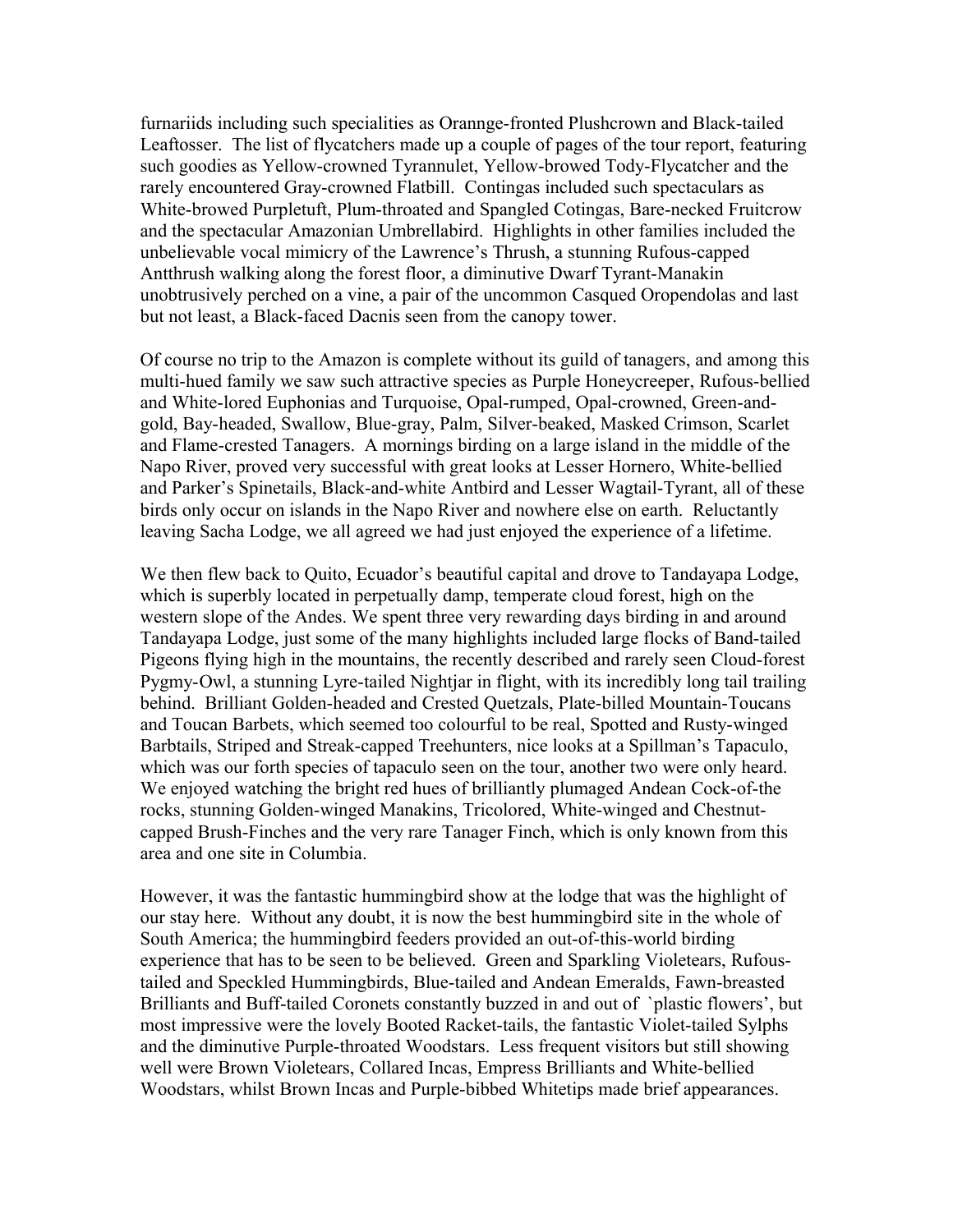While at Tandyapa, we descended the western slope of the Andes and spent a great day birding close to San Miguel de Los Bancos. Within just a couple of hours we amassed an amazing list of birds of all shapes, sizes and colours. A beautiful Barred Puffbird perched motionless at the top of a dead tree quietly surveying its surroundings, a Goldenolive Woodpecker was observed busily tapping and probing a horizontal tree branch and Slaty Spinetails and Olive-crowned Yellowthroates skulked in dense shrubbery along the roadside. A stunning Striped Cuckoo was scoped up beautifully, a large canopy flock kept us busy for a good while, containing such birds of interest as Red-headed Barbet, Pacific Hornero, Spotted Woodcreeper, Red-faced Spinetail, Scaly-throated and Lineated Foliage-gleaners, Ornate and Bran-colored Flycatchers, Tropical Parula and a varied procession of tanagers. Ranging from duller ones, such as Ochre-breasted Tanager and Yellow-throated Bush-Tanager, to multihued gems such as Yellow-collared Chlorophonia and Rufous-throated and White-lined Tanagers. Eventually we also found our main target, the awkward Moss-backed Tanager, and after enjoying these and many other lowland species, we headed back up the hill and stopped at Mindo for a late lunch. Here the hummingbird feeders produced a shimmering White-necked Jacobin as well as our only White-whiskered Hermit, for the trip.

Our final day trip, to the Rio Silanche Valley, near Pedro Vicente Maldanado introduced us to the rich avifauna of the western lowlands. Some of the more noteworthy birds included the very localised Dusky Pigeon, the handsome Purple-chested Hummingbird, a few Choco Toucans uttered their incessant croaks from exposed treetops and a Western white-tailed Trogon sat motionless in a small tree. Other lowland specialities included Semiplumbeous Hawk, the near-endemic Guayaquil Woodpecker, Black-headed Antthrush, Black-capped Pygmy-Tyrant, Piratic Flycatcher, Yellow-tufted Dacnis and the stunning Golden-hooded Tanager.

## BIRDS OBSERVED ON TE ECUADOR AND GALAPAGOS TOUR

## 3rd – 31st MARCH 2003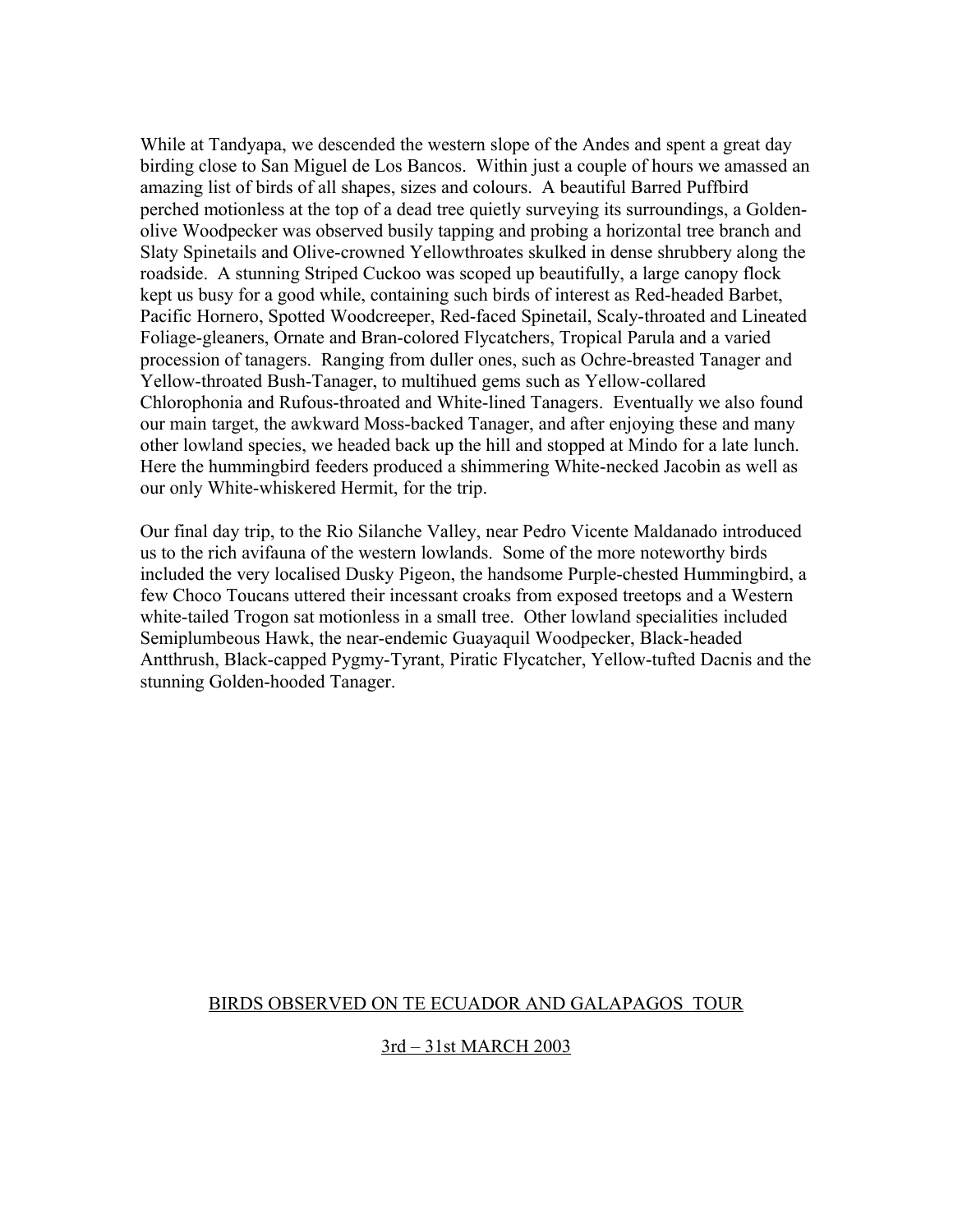## Places Visited

| QT        | - Quito                                             |
|-----------|-----------------------------------------------------|
| AR        | - Antisana Reserve                                  |
| <b>YR</b> | - Yanacocha Reserve                                 |
| CL        | - Calacali                                          |
| GI        | - Galapagos Islands                                 |
| PP        | - Papallacta Pass                                   |
| GL        | - Guango Lodge, lunchtime stop on the 14th.         |
| SI.       | - San Isidro Lodge                                  |
| LR        | - Loreto Road                                       |
| <b>HR</b> | - Huacamayos Ridge                                  |
| <b>SL</b> | - Sacha Lodge                                       |
| LA        | - Lago Agrio                                        |
| TL        | - Tandayapa Lodge                                   |
| <b>SM</b> | - San Miguel de Los Bancos                          |
| <b>MD</b> | - Mindo                                             |
| <b>RS</b> | - Rio Silanche Valley, near Pedro Vicente Maldanodo |
|           |                                                     |

SYSTEMATIC LIST

TINAMIDAE Unduladed Tinamou *Cryturellus undulatus* SL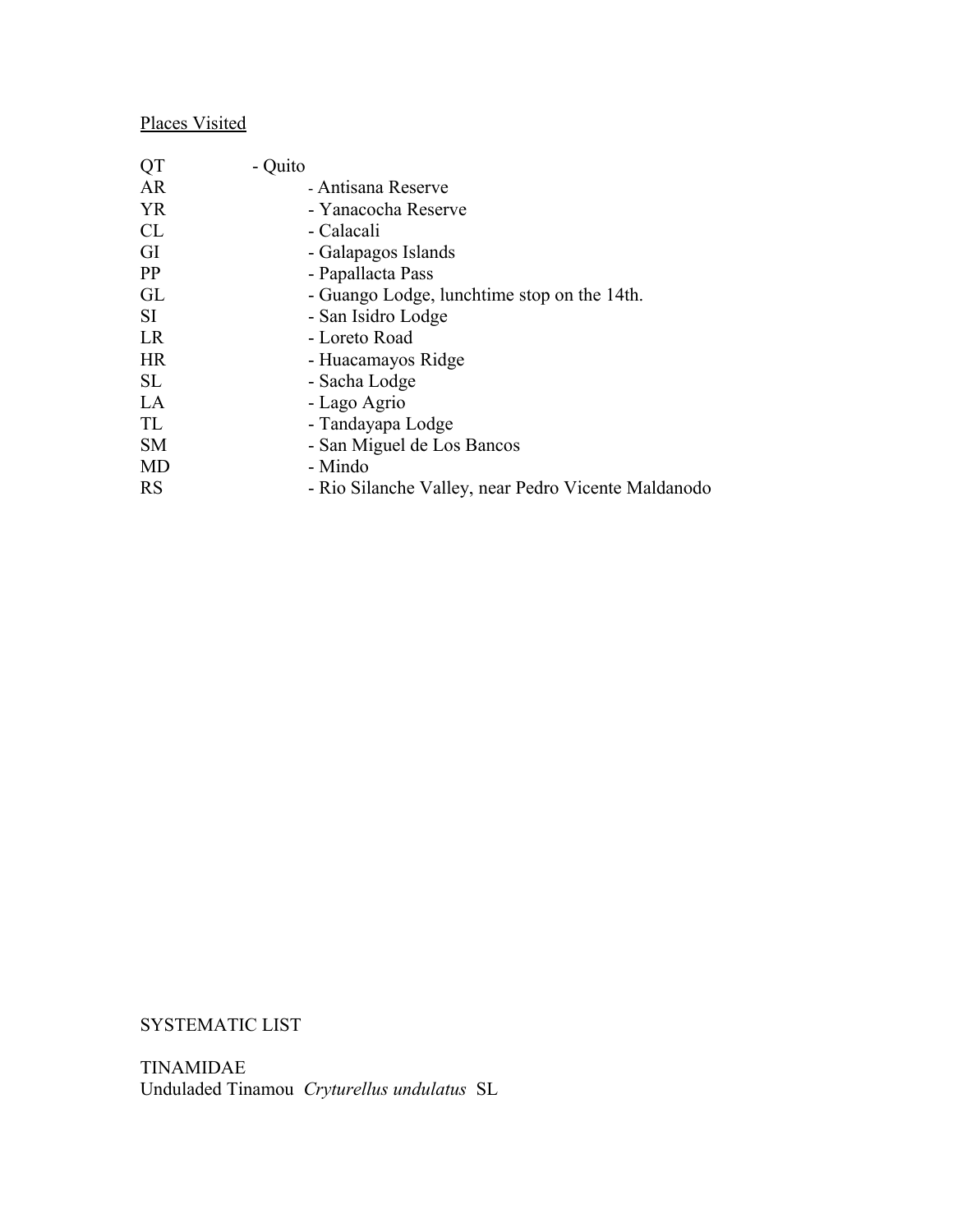PODICIPEDIDAE Silvery Grebe *Podiceps occipitalis* AR

SPHENISCIDAE Galapagos Penguin *Spheniscus mendiculus* GI

DIOMEDEIDAE Dark-rumped Petrel *Pterodroma phaaeopygia* GI Audubon`s Shearwater *Puffinus lherminieri* GI

HYDROBATIDAE White-vented Storm-Petrel *Oceanites gracilis* GI Wedge-rumped Storm-Petrel *Oceanodroma tethys* GI Band-rumped Storm-Petrel *Oceanodroma castro* GI

PHAETHONTIDAE Red-billed Tropicbird *Phaethon aethereus* GI

FREGATIDAE Magnificent Frigatebird *Fregata magnificens* GI Great Frigatebird *Fregata minor* GI

SULIDAE Blue-footed Booby *Sulva nebouxil* GI Nazca Booby *Sula granti* GI Red-footed Booby *Sula sula* GI

PELECANIDAE Brown Pelican *Pelecanus occidentalis* GI

ANATIDAE Torrent Duck *Meganetta armata* SI Speckled Teal *Anas andium* AR White-cheeked Pintail *Anas bahemensis* GI Yellow-billed Pintail *Anas georgica* AR

PHOENICOPTERIDAE Greater Flamingo *Phoenicopterus ruber* GI

ARDEIDAE Rufescent Tiger-Heron *Tigrisoma lineatum* SL Cocoi Heron *Ardea cocoi* SL Great Blue Heron *Ardea herodias* GI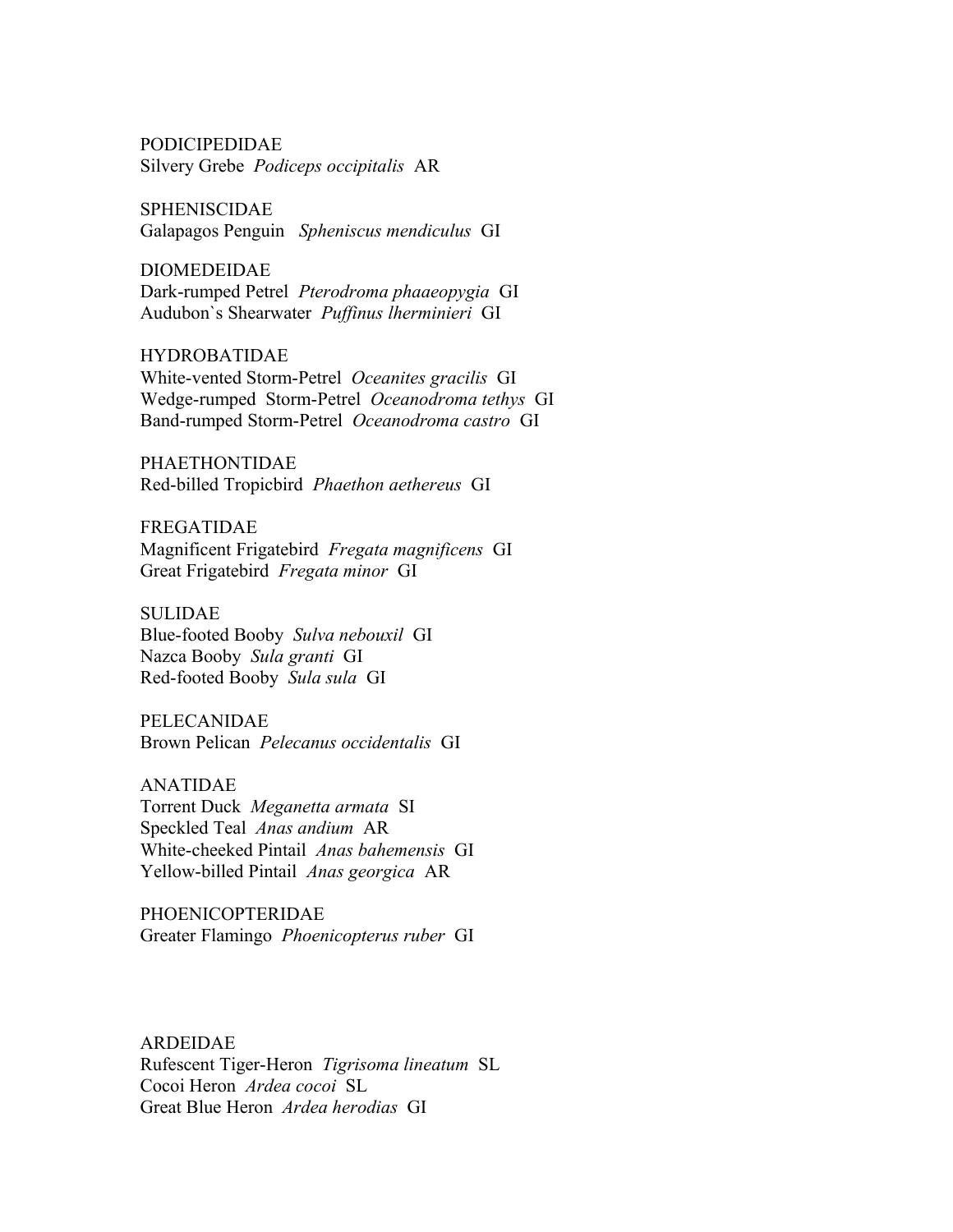Great Egret *Ardea alba* SL Snowy Egret *Egretta thula* SL Cattle Egret *Bubulcus ibis* GI, SL Striated Heron *Butorides striatus* SL Lava Heron *Butorides sundevalli* GI Black-crowned Night-Heron *Nycticorax nycticovax* SL Yellow-crowned Night-Heron *Nyctanassa violacea* GI Boat-billed Heron *Cochlearius cochlearius* SL

THRESKIORNITHIDAE Black-faced Ibis *Theristicus melanopis* AR Roseate Spoonbill *Ajaia ajaja* SL

## CATHARTIDAE

Andean Condor *Vulture gryphus* AR King Vulture *Sarcoramphus papa* SL Black Vulture *Corgyps atratus* LR, SL, SM, MD, RS Turkey Vulture *Cathartes aura* LR, TL, SM, MD, RS Greater Yellow-headed Vulture *Cathartes melambrotus* SL

PANDONIDAE Osprey *Pandion halaetus* SL

ACCIPITRIDAE

Swallow-tailed Kite *Elanoides forficatus* SL, SN Pearl Kite *Gampsonyx swainsonii* LA Double-toothed Kite *Harpagus bidentatus* SL Plumbeous Kite *Ictinia plumbea* SL, RS Crane Hawk *Geranospiza caerulescens* SL Slate-colored Hawk *Leucopternis schistacea* SL Semiplumbeous Hawk *Leucopternis semiplumbea* RS Black-chested Buzzard-Eagle *Geranoaetus melanoleucus* YR, PP Roadside Hawk *Buteo magnirostris* SI, LR, HR, SL, SM, MD, RS Broad-winged Hawk *Buteo platypterus* HR Galapagos Hawk *Buteo galapagoensis* GI Variable Hawk *Buteo polyosoma* AR, PP

## FALCONIDAE

Black Caracara *Ibycter ater* SL Carunculated Caracara *Phalcoboenus carunculatus* AR Yellow-headed Caracara *Milvago chimachima* SL American Kestrel *Falco sparverius* AR, CL Aplomado Falcon *Falco femoralis* CL Bat Faclon *Falco rufigularis* SL, RS Orange-breasted Falcon *Falco deiroleucus* LR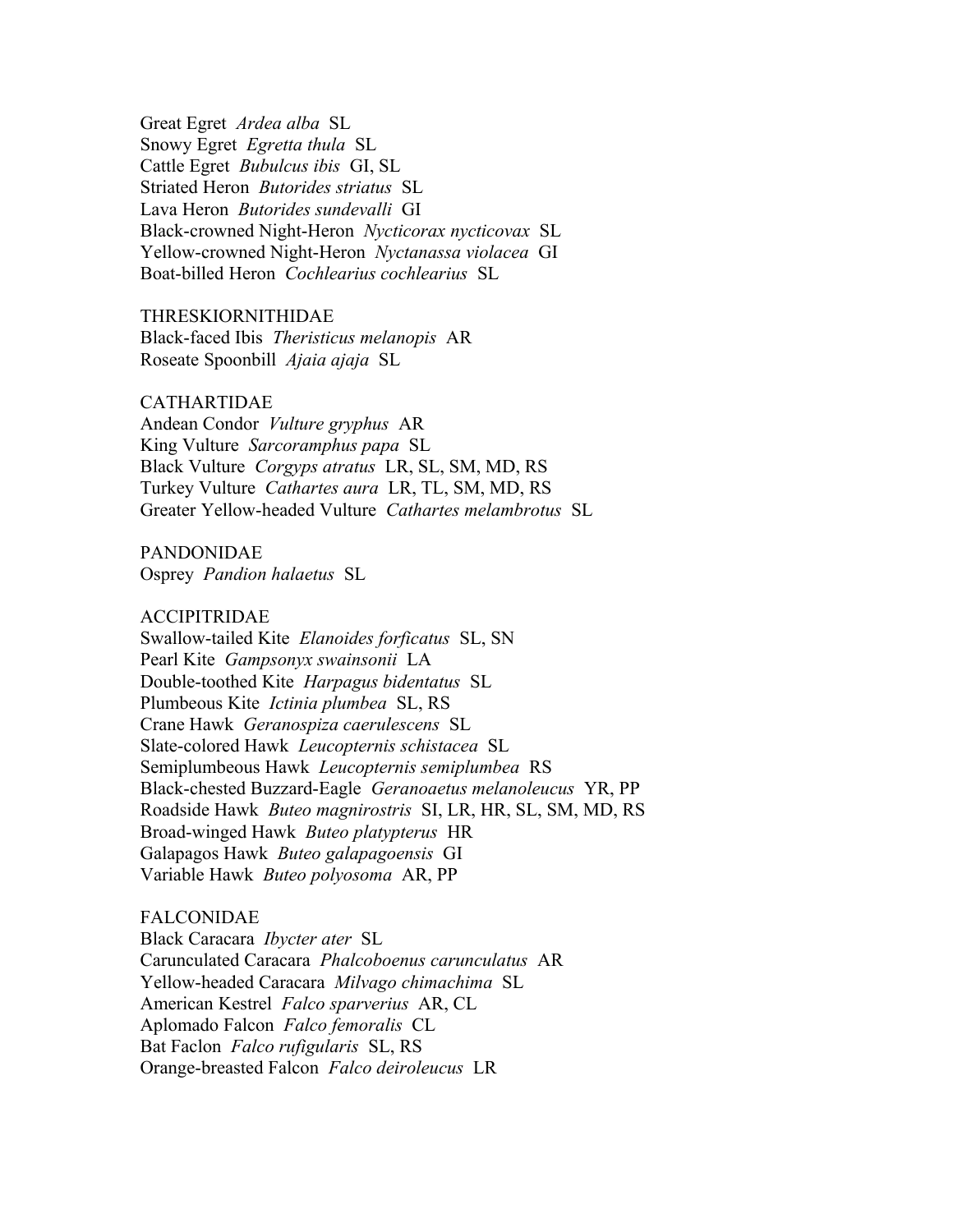CRACIDAE

Speckled Chachalaca *Ortalis guttata* SL Spix's Guan *Penelope jacquacu* SL Sickle-winged Guan *Chamaepetes goudotii* HR, TL

ODONTOPHORIDAE Marbled Wood-Quail Odontophorus gujanensis SL

#### RALLIDAE

Gray-breasted Crake *Laterallus exilis* SL White-throated Crake *Laterallus albigularis* RS Paint-billed Crake *Neocrex erythrops* GI Gray-necked Wood-Rail *Aramides cajanea* SL Azure Gallinule *Porphyrula flavirostris* SL Common Gallinule *Gallinula chloropus* GI Slate-colored Coot *Fulica ardesiaca* AR

## JACANIDAE

Wattled Jacana *Jacana jacana* SL

## SCOLOPACIDAE

Greater Yellowlegs *Tringa melanoleuca* SL Willet *Catoptrophorus semipalmatus* GI Wandering Tattler *Heteroscelus incanus* GI Spotted Sandpiper *Actitis macularia* GI, HR, SL, Whimbrel *Numenius phaeopus* GI Ruddy Turnstone *Arenaria interpres* GI Sanderling *Calidris alba* GI Least Sandpiper *Caldris minutilla* GI, SL Baird's Sandpiper *Calidris bairdii* AR Red-necked Phalarope *Phalaropus lobatus* GI

THINOCORIDAE Rufous-bellied Seedsnipe *Attagis gayi* PP

HAEMATOPODIDAE American Oystercatcher *Haematopus palliatus* GI

RECURVIROSTRIDAE Black-necked Stilt *Hamantopus mexicanus* GI

## CHARADRIIDAE

Southern Lapwing *Vanellus chilensis* SL Andean Lapwing *Vanellus resplendens* AR Pied Lapwing *Vanellus cayanus* SL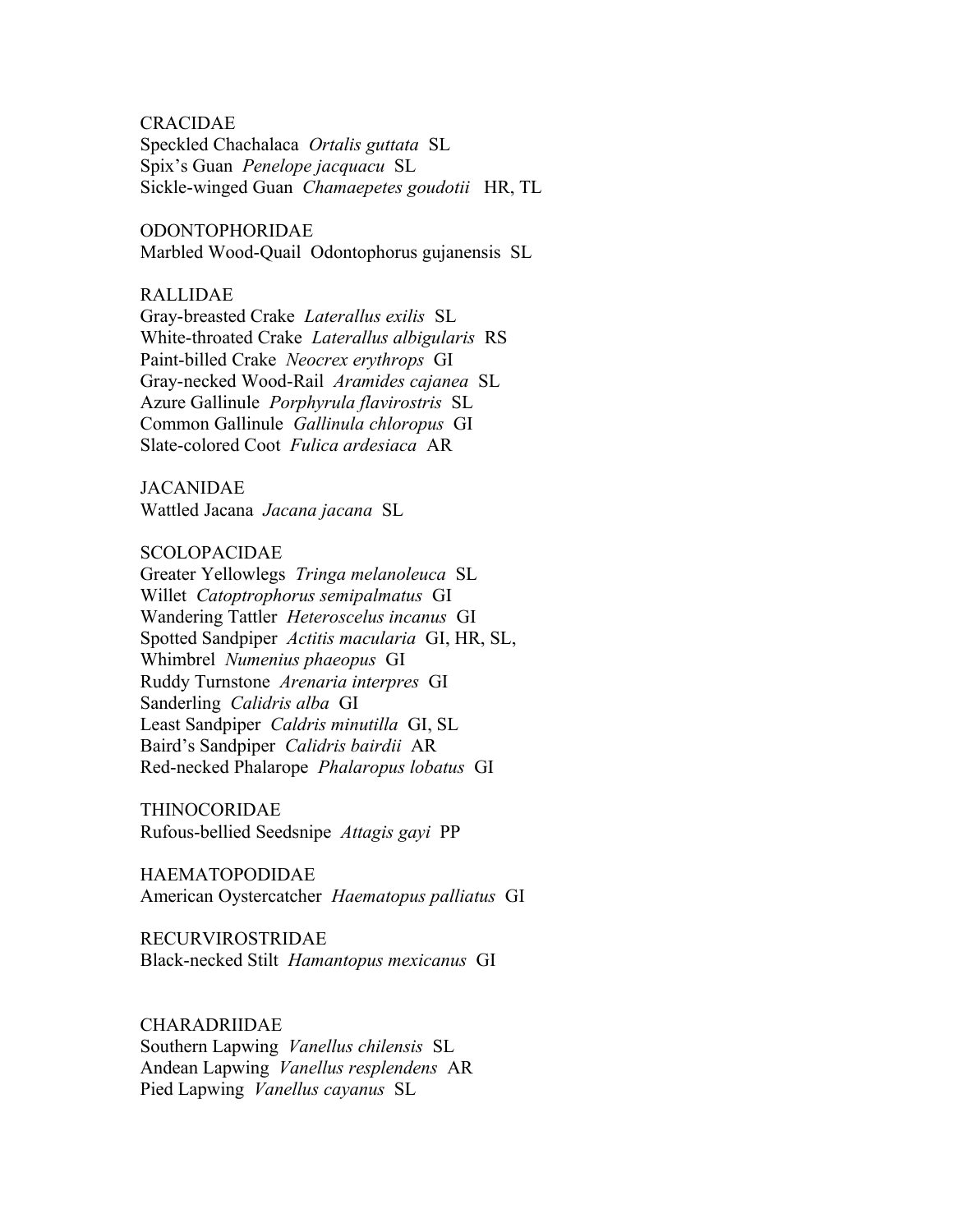Semipalmated Plover *Charadrius semipalmatus* GI Collared Plover *Charadrus collaris* SL

## LARIDAE

Andean Gull *Larus serranus* AR, GL Lava Gull *Larus fuliginosus* GI Laughing Gull *Larus atricilla* GI Franklin's Gull *Larus pipixcan* GI Swallow-tailed Gull *Creagrus furcatus* GI

#### STERNIDAE

Yellow-billed Tern *Sterna superciliaris* SL Brown Noddy *Anous stolidus* GI

#### COLUMBIDAE

Feral Pigeon *Columba livia* QT, HR, MD, RS, TL Band-tailed Pigeon *Columba fasciata* PP, SI, TL Pale-vented Pigeon *Columba cayennensis* SL Ruddy Pigeon *Columba subvinacea* LR, SL Plumbeous Pigeon *Columba plumbea* TL Dusky Pigeon *Columba goodsoni* RS Eared Dove *Zenaida auriculata* QT, YR, CL Galapagos Dove *Zenaida galapagoensis* GI Common Ground-Dove *Columbina passerina* CL Black-winged Ground-Dove *Metropella melanoptera* AR White-tipped Dove *Leptotila verreaxi* RS, TL

#### PSITTACIDAE

Blue-and-yellow Macaw *Ara ararauna* SL Chestnut-fronted Macaw *Ara severa* LR, SL Red-bellied Macaw *Orthopsittaca manilata* SL White-eyed Parakeet *Aratinga leucophthalmus* SL Dusky-headed Parakeet *Aratina weddellii* SL Maroon-tailed Parakeet *Pyrrhura melanura* LR, SL, SM Cobalt-winged Parakeet *Brotogeris cyanoptera* SL Black-headed Parrot *Pionites melanocephala* SL Blue-headed Parrot *Pionus menstruus* SL, RS Red-billed Parrot *Pionus sordidus* SI, HR, TL, SM Speckle-faced Parrot *Pionus seniloides* SI, TL Bronze-winged Parrot *Pionus chalcopterus* SM, RS Yellow-crowned Amazon *Amazona ochrocephala* SL Orange-winged Amazon *Amazona amazonica* SL Scaly-naped Amazon *Amazona mercenaria* HR Mealy Amazon *Amaxona farinosa* SL

CUCULIDAE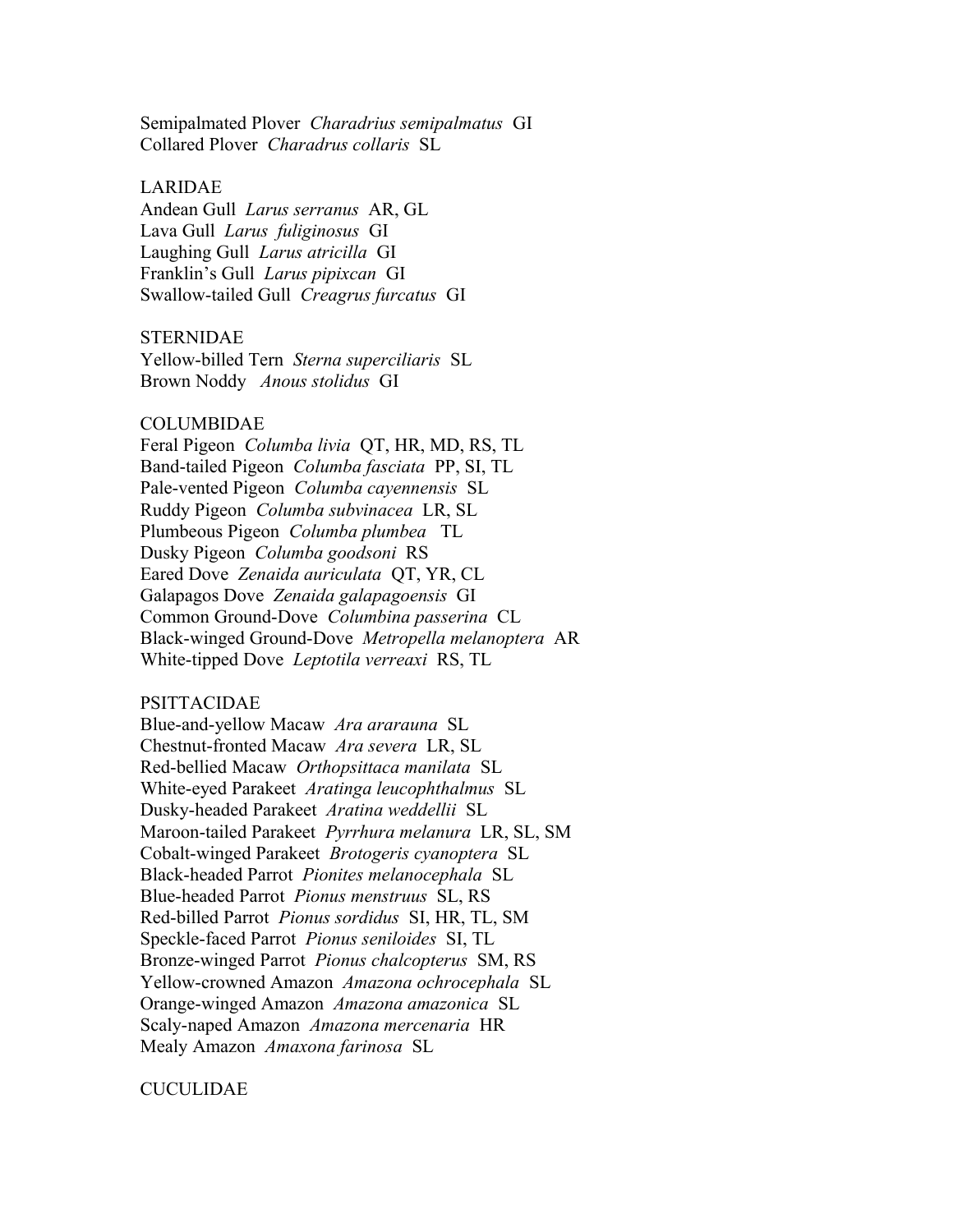Dark-billed Cuckoo *Cocyzus melacoryphus* GI Squirrel Cuckoo *Piaya cayana* SI, LR, HR, SL, TL RS Little Cuckoo *Piaya minuta* RS Greater Ani *Crotophaga major* SL Smooth-billed Ani *Crotophaga ani* GI, LR, SL, SM, MD Striped Cuckoo *Tapera naevia* SM

OPISTHOCOMIDAE Hoatzin *Opistocomus hoazin* SL

STRIGIDAE

Tawny-bellied Screech-Owl *Otus watsonii* SL Cloud-forest Pygmy-Owl *Glaucidium nubicola* TL Crested Owl *Lophostix cristata* SL Undescribed species of owl SI Mottled Owl *Strix virgata* SL Short-eared Owl *Asio flammeus* GI

NYCTIBIIDAE Great Potoo *Nyctibius grandis* SL Common Potoo *Nyctibius griseus* SL

CAPRIMULGIDAE Rufous-bellied Nighthawk *Lurocalis rufiventris* SI Band-winged Nightjar *Caprimulgus longirostris* YR Ladder-tailed Nightjar *Hydropsalis climacocerca* SL Lyre-tailed Nightjar *Uropsalis lyra* TL

APODIDAE White-collared Swift *Streptoprocne zonaris* AR, YR, PP, LR, HR, SL, SM, MD, TL, RS Chestnut-collared Swift *Cypseloides rutilus* HR, SM Short-tailed Swift *Chaetura brachyura* SL Gray-rumped Swift *Chaetura cinereiventris* LR, RS Neotropical Palm-Swift *Tachornis squamata* SL

#### TROCHILIDAE

White-whiskered Hermit *Phaethornis yaruqui* MD Green Hermit *Phaethornis guy* LR Tawny-bellied Hermit *Phaethornis syrmatophorus* TL Straight-billed Hermit *Phaethornis bourcieri* SL Gray-chinned Hermit *Phaethornis griseogularis* LR Green-fronted Lancebill *Doryfera ludovicae* HR, TL White-necked Jacobin *Florisuga mellivora* MD Brown Violetear *Colibri delphinae* TL Green Violetear *Colibri thalassinus* TL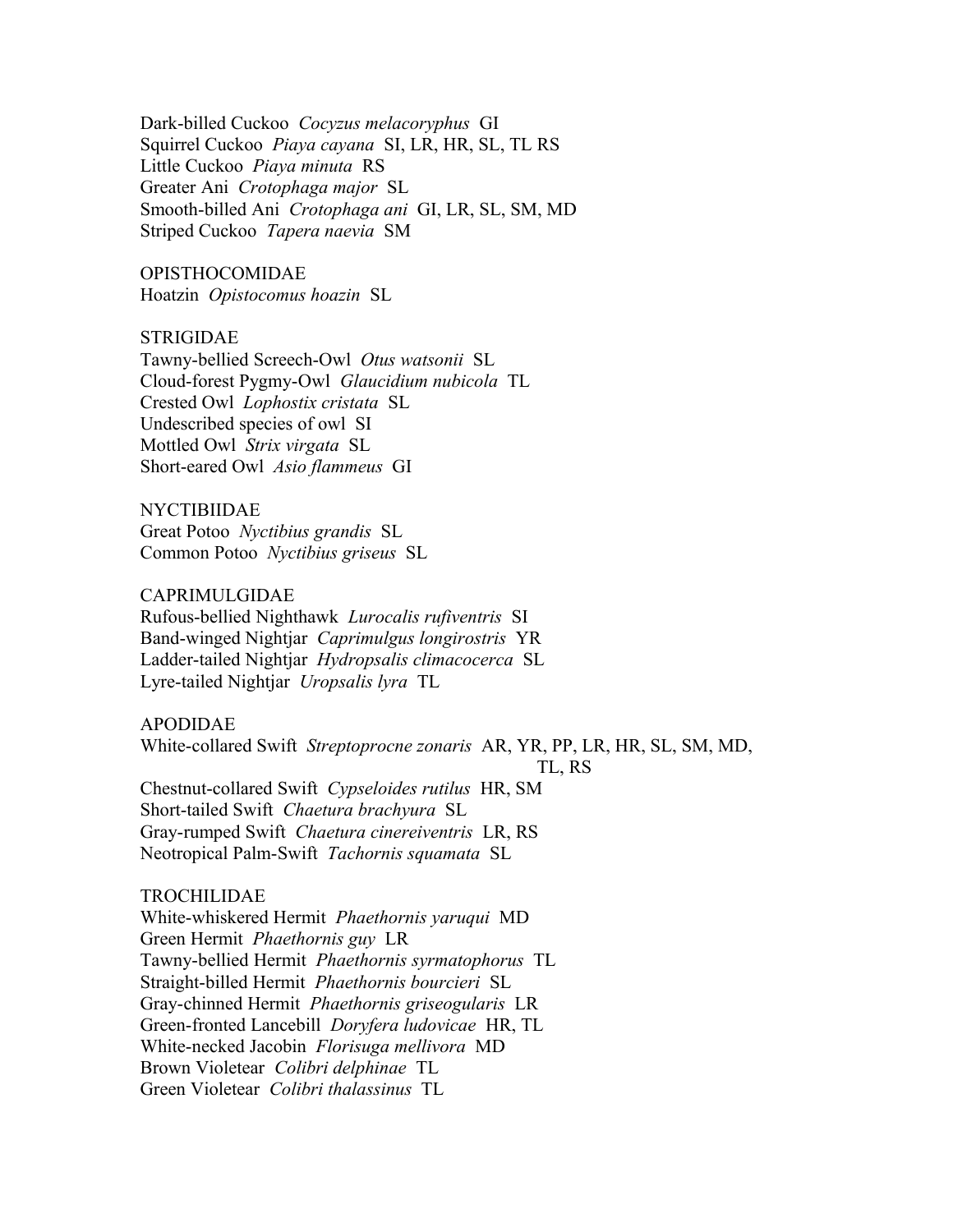Sparkling Violetear *Colibri coruscans* CL, TL Blue-tailed Emerald *Chlorostilbon mellisugus* TL Fork-tailed Woodnymph *Thalurania furcata* LR, SL Green-crowned Woodnymph *Thalurania tannyi* TL, SM, MD Golden-tailed Sapphire *Chrysuronia oenone* SL Rufous-tailed Hummingbird *Amazilla tzacatl* TL, SM, MD Andean Emerald *Amazilia franciae* TL Purple-chested Hummingbird *Amazilia rosenbergi* RS Speckled Hummingbird *Adelomyia melanogenys* GL, SI, HR, TL Purple-bibbed Whitetip *Urosticte benjamini* TL Empress Brilliant *Heliodoxa imperatrix* TL, MD Green-crowned Brilliant *Heliodoxa jacula* SM Fawn-breasted Brilliant *Heliodoxa rubinoides* SI, HR, TL Ecuadorian Hillstar *Oreotrochilus chimborazo* AR Giant Hummingbird *Patagona gigas* AR Shining Sunbeam *Aglaeactis cupripennis* AR, YR Mountain Velvetbreast *Lafresnaya lafresnayi* YR, GL Great Sapphirewing *Pterophanes cyanopterus* YR, GL Bronzy Inca *Coeligena coeligena* SI, LR, HR Brown Inca *Coeligena wilsoni* TL Collared Inca *Coeligna torquata* YR, GL, HR, TL Buff-winged Starfrontlet *Coeligna lutetiae* YR Sword-billed Hummingbird *Ensifera ensifera* YR, GL Buff-tailed Coronet *Boissonneaua flavescens* GL, TL Chestnut-breasted Coronet *Boissonneaua matthewsii* SI, HR Velvet-purple Coronet *Boissonneaua jardini* TL Gorgeted Sunangel *Heliangelus strophianus* TL Tourmaline Sunangel *Heliangelus exortis* GL Sapphire-vented Puffleg *Eriocnemis luciani* YR Golden-breasted Puffleg *Eriocnemis mosquera* YR Booted Racket-tail *Ocreatus underwoodii* TL Black-tailed Trainbearer *Lesbia victoriae* AR Viridian Metaltail *Metallura williami* PP Tyrian Metaltail *Metallura tyrianthina* AR, YR, GL Rainbow-bearded Thornbill *Chalcostigma herrani* YR Long-tailed Sylph *Aglaiocercus kingi* GL, SI, LR, HR Violet-tailed Sylph *Aglaiocercus coelestis* TL Wedge-billed Hummingbird *Schistes geoffroyi* TL Purple-crowned Fairy *Heliothryx barroti* SM, RS Black-eared Fairy *Heliothryx aurita* LR Purple-throated Woodstar *Calliphlox mitchellii* TL Purple-collared Woodstar *Myrtis fanny* CL White-bellied Woodstar *Chaetocercus mulsant* TL

TROGONIDAE Crested Quetzal *Pharomachrus antisianus* TL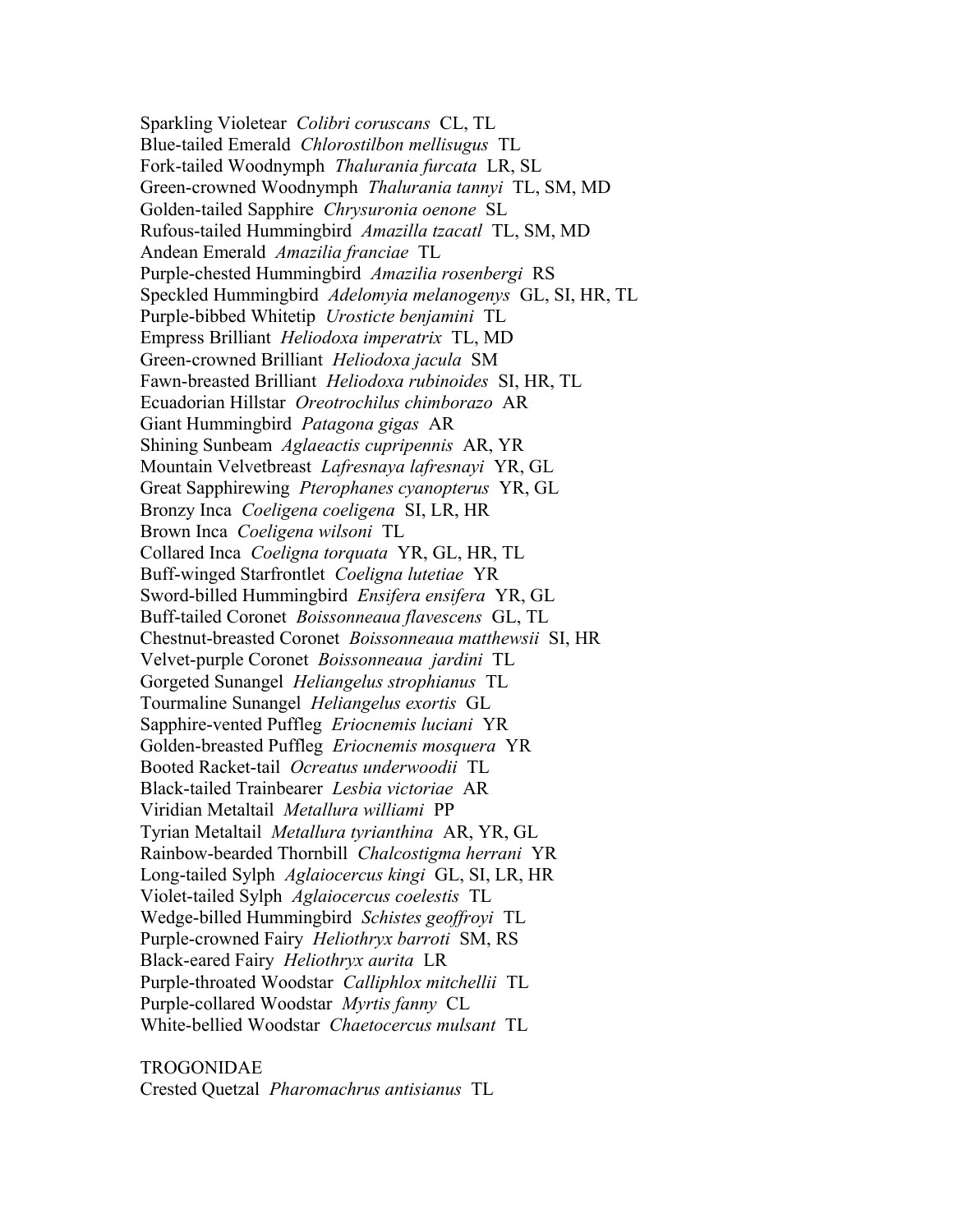Golden-headed Quetzal *Pharomachrus auriceps* TL Black-tailed Trogon *Trogon melanurus* SL Choco Trogan *Trogon comptus* RS White-tailed Trogon *Trogon viridis* SL, RS Masked Trogon *Trogon personatus* TL Black-throated Trogon *Trogon rufus* SL Blue-crowned Trogon *Trogon curucui* SL Violaceous Trogon *Trogon violaceus* SL

#### ALCEDINIDAE

Ringed Kingfisher *Ceryle torquata* SL Amazon Kingfisher *Chloroceryle amazona* SL Green-and-rufous Kingfisher *Chloroceyle inda* SL

### MOMOTIDAE

Broad-billed Motmot *Electron platyrhynchum* SM Highland Motmot *Momotus aequatorialis* HR

## GALBULIDAE

White-eared Jacamar *Galbalcynhynchus leucotis* SL Coppery-chested Jacamar *Galbula pastazae* LR, HR Rufous-tailed Jacamar *Galbula ruficauda* RS Purplish Jacamar *Galbula chalcthorax* SL Great Jacamar *Jacamerops aureus* SL

## BUCCONIDAE

White-necked Puffbird *Notharchs macorhynchos* RS Collared Puffbird *Bucco capensis* SL Barred Puffbird *Nystalus radiatus* SM Brown Nunlet *Nonnula brunnea* SL Black-fronted Nunbird *Monasa nigrifrons* SL White-fronted Nunbird *Monasa morphoeus* SL Swallow-wing Puffbird *Chelidoptera tenebrosa* SL

#### CAPITONIDAE

Gilded Barbet *Capito auratus* SL Lemon-throated Barbet *Eubucco richardsoni* SL Red-headed Barbet *Eubucco bourcierii* LR, SM, MD, TL Toucan Barbet *Semnornis ramphastinus* TL

RAMPHASTIDAE

Emerald Toucanet *Aulacorhynchus prasinus* SI Crimson-rumped Toucanet *Aulacorhynchus lomirrojo* TL, MD Golden-collared Toucanet *Selenidera reinwardtii* SL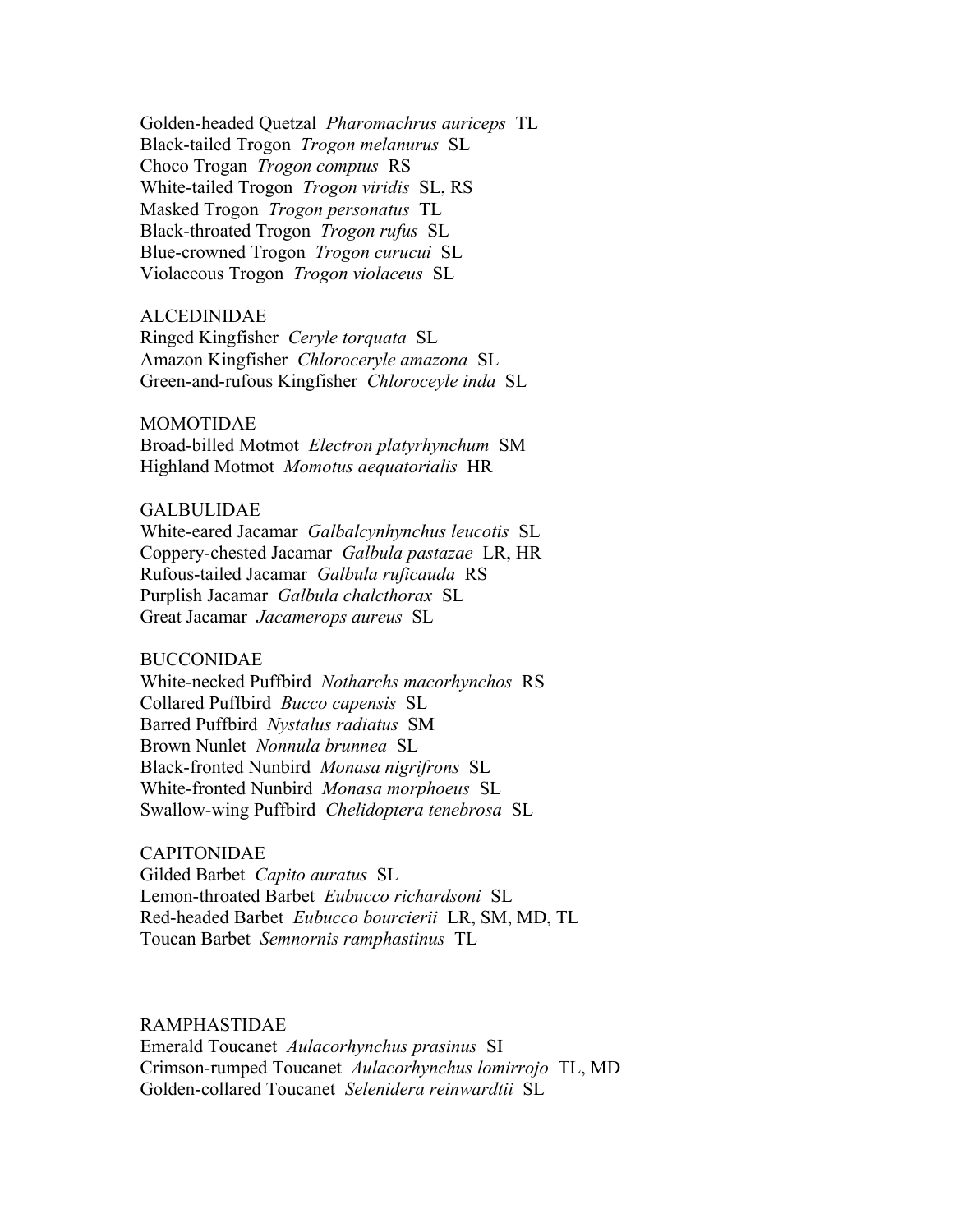Pale-mandibled Aracari *Pteroglossus erythropygius* SM, RS Many-banded Aracari *Pteroglossus pluricinctus* SL Ivory-billed Aracari *Pteroglossus azara* SL Lettered Aracari *Pteroglossus inscriptus* SL Plate-billed Mountain-Toucan *Andigena laminirostris* TL Gray-breasted Mountain-Toucan *Andigena hypoglauca* GL Black-billed Mountain-Toucan *Andigena nigrirostris* SI Channel-billed Toucan *Ramphastos vitellinus* SL Choco Toucan *Ramphastos brevis* RS White-throated Toucan *Ramphastos tucanus* SL

## PICIDAE

Lafresnaye's Piculet *Picumnus lafresnayi* SL Spot-breasted Woodpecker *Chrysoptilus punctigula* SL Crimson-mantled Woodpecker *Piculus rivolii* AR, SI, TL Golden-olive Woodpecker *Piculus rubiginosus* SM Golden-green Woodpecker *Piculus chrysochloros* SL Chestnut Woodpecker *Celeus elegans* SL Scale-breasted Woodpecker *Celeus grammicus* SL Lineated Woodpecker *Dryocopus lineatus* LR, SM, MD Yellow-tufted Woodpecker *Melamerpes cruentatus* LR, HR, SL Black-cheeked Woodpecker *Melamerpes pucherani* RS Smoky-brown Woodpecker *Veniliornis fumigatus* SM Little Woodpecker *Veniliornis passerinus* SL Red-stained Woodpecker *Veniliornis affinis* SL Yellow-vented Woodpecker *Veniliornis dignus* SI, LR Crimson-crested Woodpecker *Campephilus melanoleucos* SL Guayaquil Woodpecker *Campephilus gayaquilensis* RS

## FURNARIIDAE

Bar-winged Cinclodes *Cinclodes fuscus* AR Stout-billed Cinclodes *Cinclodes excelsior* AR, PP Pacific Hornero *Furnarius cinnamomeus* SM Lesser Hornero *Furnarius minor* SL Andean Tit-Spinetail *Leptasthenura andicola* AR, PP Azara's Spinetail *Synallaxis azarae* SI, TL Slaty Spinetail *Synallaxis brachyura* SM Dark-breasted Spinetail *Synallaxis albigularis* LR, HR White-bellied Spinetail *Synallaxis propinqua* SL Rufous Spinetail *Synallaxis unirufa* SI White-browed Spinetail *Hellmayrea gularis* YR Ash-browed Spinetail *Cranioleuca curtata* LR Red-faced Spinetail *Cranioleuca erythrops* TL, SM Parker's Spinetail *Cranioleuca vulpecula* SL White-chinned Thistletail *Schizoeaca fuliginosa* PP Many-striped Canastero *Asthenes flammulata* PP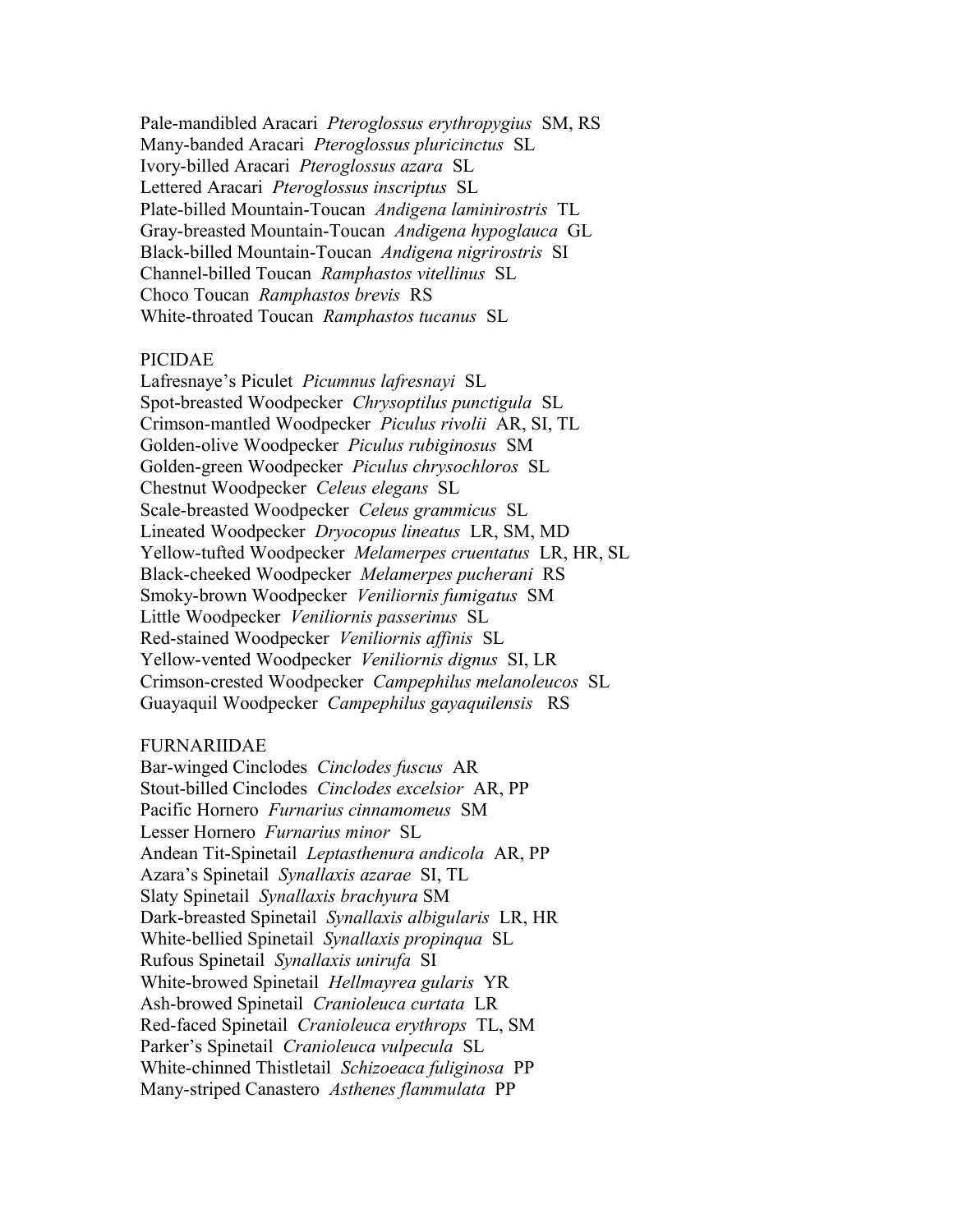Orange-fronted Plushcrown *Metopothrix aurantiacus* SL Streaked Tuftedcheek *Pseudocoaptes boissonneautii* SI, TL Pearled Treerunner *Margarornis squamiger* PP, SI Spotted Barbtail *Premnoplex brunnescens* TL Rusty-winged Barbtail *Premnornis guttuligera* TL Lineated Foliage-gleaner *Syndactyla subalaris* SM, TL Scaly-throated Foliage-gleaner *Anabacerthia variegaticeps* SM, MD TL Montane Foliage-gleaner *Anabacerthia striaticollis* LR Buff-fronted Foliage-gleaner *Philydor rufus* LR, SM Striped Treehunter *Thripadectes holostictus* TL Streak-capped Treehunter *Thripadectes virgaticeps* TL Streaked Xenops *Xenops rutilans* LR Black-tailed Leaftosser *Sclerurus caudacutus* SL

#### DENDROCOLAPTIDAE

Tyrannine Woodcreeper *Dendrocincla tyannina* TL Plain-brown Woodcreeper *Dendrocincla fuliginosa* SL Long-billed Woodcreeper *Nasica longirostris* SL Cinnamon-throated Woodcreeper *Dendrexetastes rufigula* SL Strong-billed Woodcreeper *Xiphocolaptes promeropirhynchus* TL Buff-throated Woodcreeper *Xiphorhynchus guttatus* SL Spotted Woodcreeper *Xiphorhynchus erythropygius* SM Olive-backed Woodcreeper *Xiphorhynchus triangularis* SI, LR, HR Streak-headed Woodcreeper *Lepidocolaptes souleyetii* RS Montane Woodcreeper *Lepidocolaptes lacymiger* GL, TL

#### THAMNOPHILIDAE

Lined Antshrike *Thamnophilus tenuepunctatus* LR, HR Plain-winged Antshirke *Thamnophilus schistaceus* SL Spot-winged Antshrike *Pygipitila stellaris* SL Plain Antvireo *Dysithamnus mentalis* LR Cinerous Antshrike *Thamnomanes caesius* SL Short-billed Antwren *Myrmotherula obscura* SL Pacific Antwren *Myrmotherula pacifica* SM, MD Ornate Antwren *Myrmotherula ornata* SL White-flanked Antwren *Myrmotherula axillaris* SL Slaty Antwren *Myrmotherula schisticolor* SM Gray Antwren *Myrmotherula menetriesii* SL Dugand's Antwren *Herpsilochmus dugandi* SL Yellow-breasted Antwren *Herpsilochmus axillaris* LR Long-tailed Antbird *Drymophila caudata* SI Blackish Antbird *Cercomacra nigrescens* HR White-browed Antbird *Myrmoborus leucophrys* LR Black-faced Antbird *Myrmoborus myotherinus* SL Scale-backed Antbird *Hylophylax poicilinota* SL Black-and-white Antbird *Myrmochanes hemileucus* SL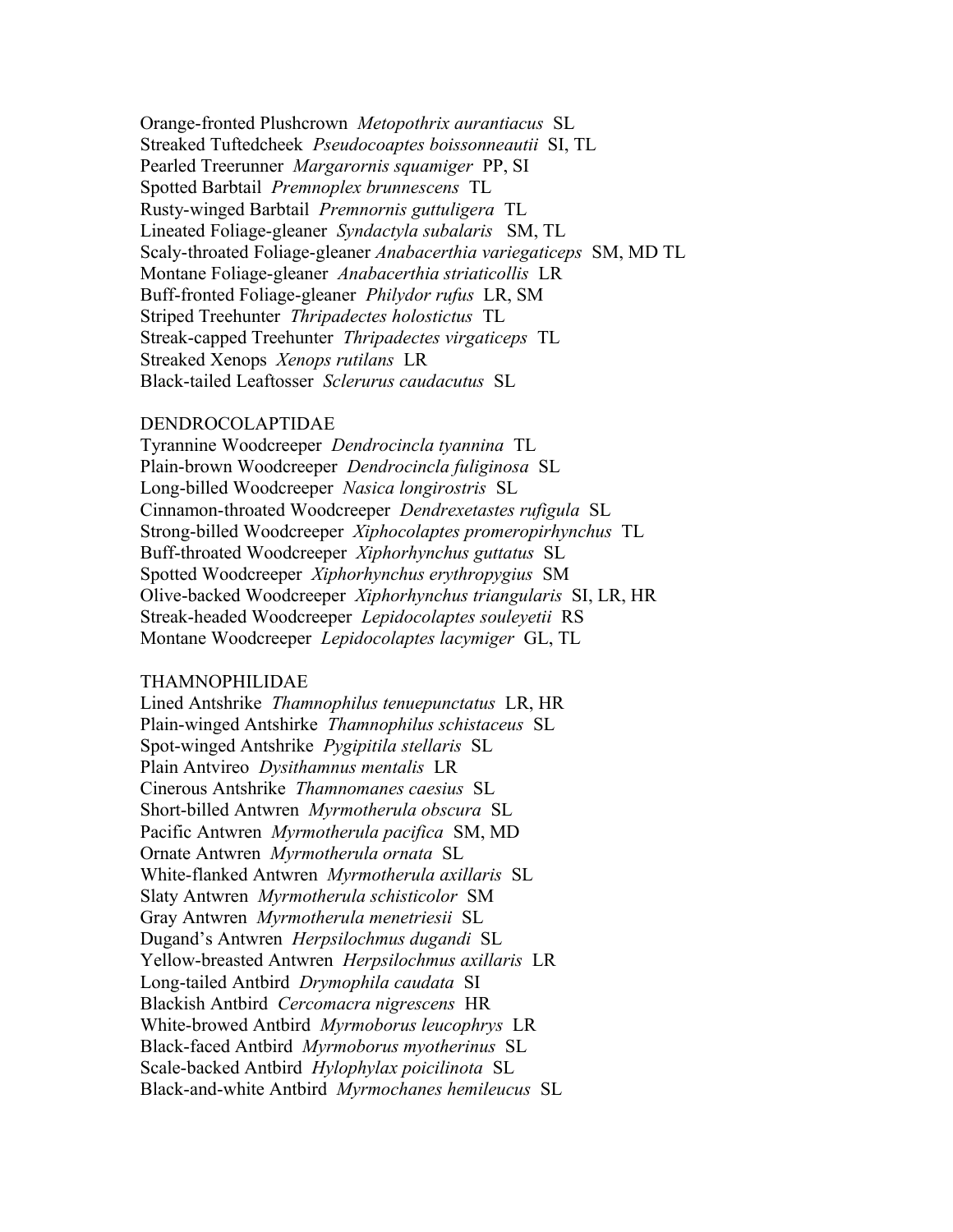Silvered Antbird *Sclateria naevia* SL Plumbeous Antbird *Myrmeciza hyperythra* SL White-shouldered Antbird *Myrmeciza melanoceps* SL Sooty Antbird *Myrmeciza fortis* SL Black-spotted Bare-eye *Phlegopis nigromaculata* SL Rufous-capped Antthrush *Formicarius colma* SL Black-faced Antthrush *Formicarius analis* SL Black-headed Anthrush *Formicarius nigricapillus* RS Rufous Antpitta *Grallaria rufula* YR Tawny Antpitta *Grallaria quitensis* AR

## CONOPOPHAGIDAE

Chestnut-belted Gnateater *Conopophaga aurita* SL

#### RHINOCRYPTIDAE

Ash-colored Tapaculo *Myornis senilis* YR Unicolored Tapaculo *Scytalopus unicolor* YR Spillmann's Tapaculo *Sctalopus spillmanni* TL Paramo Tapaculo *Sctalopus canus* PP

#### TYRANNIDAE

Sooty-headed Tyrannulet *Phyllomyias griseiceps* LR, SM Black-capped Tyrannulet *Phyllomyias nigrocapillus* TL Ashy-headed Tyrannulet *Phyllomyias cinereiceps* SI Tawny-rumped Tyrannulet *Phyllomyias uropygialis* YR Golden-faced Tyrannulet *Zimmerius chrysops* HR, SM Slender-footed Tyrannulet *Zimmerius gracilepes* SL Brown-capped Tyrannulet *Ornithion brunnneicapillum* RS Southern Beardless-Tyrannulet *Camptostoma obsoletum* MD, RS Yellow-crowned Tyrannulet *Tyannulus elatus* SL, SM Gray Elaenia *Myiopagis caniceps* SL, RS Foothill Elaenia *Newly described species* LR Yellow-bellied Elaenia *Elaenia flavogaster* SM White-crested Elaenia *Elaenia albiceps* SI White-throated Tyrannulet *Mecocerculus leucophrys* YR, PP White-banded Tyrannulet *Mecocerculus stictopterus* YR, GL White-tailed Tyrannulet *Mecocerculus poecilocercus* TL Rufous-winged Tyrannulet *Mecocerculus calopterus* SM Sulphur-bellied Tyrannulet *Mecocerculus minor* SI Torrent Tyrannulet *Serpophaga cinerea* LR Lesser Wagtail-Tyrant *Stigmatura napensis* SL Tufted Tit-Tyrant *Anairetes parulus* CL Streak-necked Flycatcher *Mionectes striaticollis* TL Olive-striped Flycatcher *Mionectes olivaceus* RS Slaty-capped Flycatcher *Leptopogon superciliaris* LR, SM Rufous-breasted Flycatcher *Leptopogon rufipectus* SI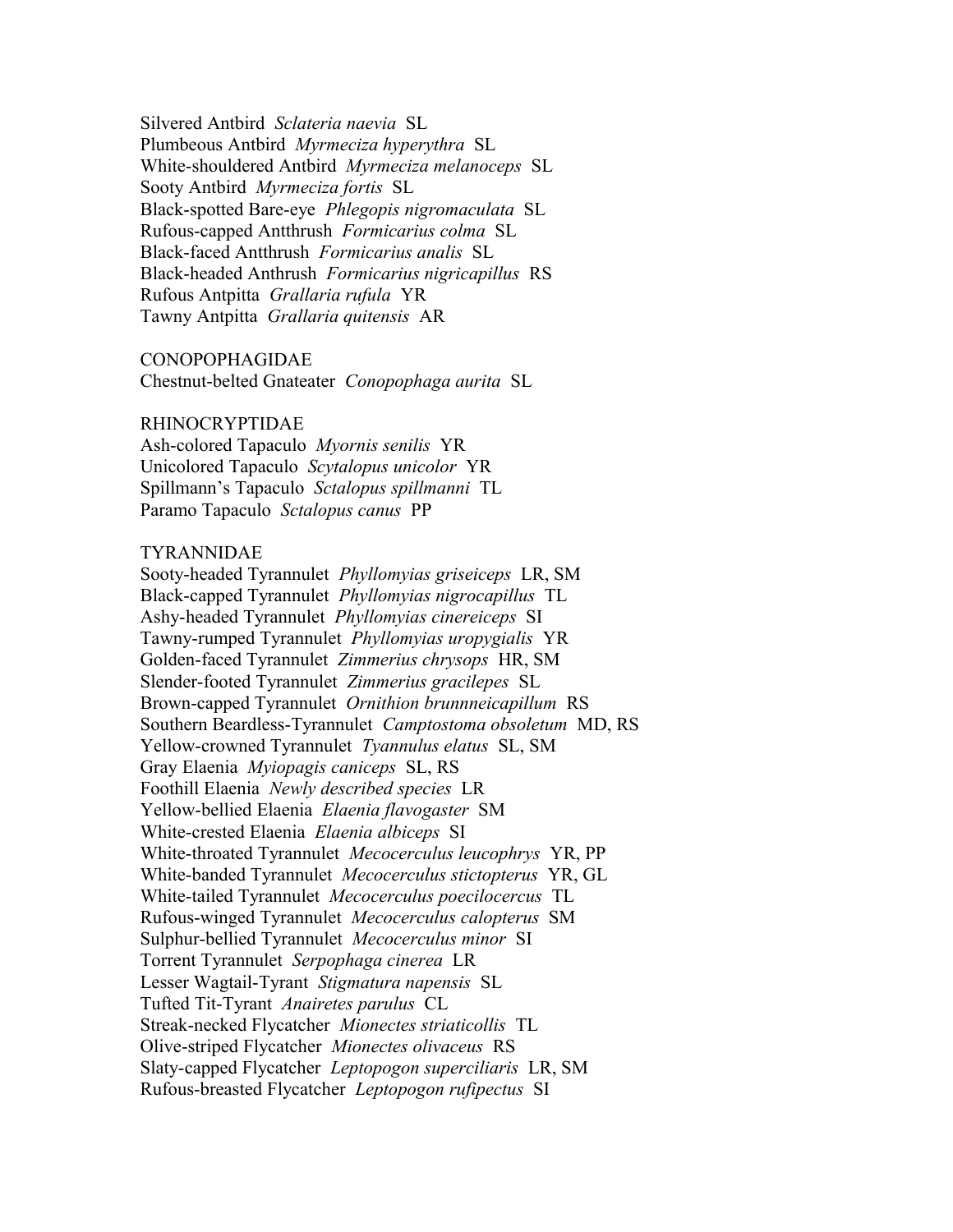Ecuadorian Tyrannulet *Phylloscartes gualaquizae* LR Marbled-faced Bristle-Tyrant *Pogonotriccus ophthalmicus* LR Yellow Tyrannulet *Capsiempis flaveola* SM Bronze-olive Pygmy-Tyrant *Pseudotriccus pelzeini* TL Black-capped Pygmy-Tyrant *Myiornis atricapillus* RS Scale-crested Pygmy-Tyrant *Lophotriccus pileatus* SM Rufous-crowned Tody-Flycatcher *Poecilotriccus ruficeps* SI, HR, TL Golden-winged Tody-Flycatcher *Poecilotriccus calopterus* LR Black-headed Tody-Flycatcher *Todirostrum nigriceps* RS Yellow-browed Tody-Flycatcher *Todirostrum chrysocrotaphum* SL Common Tody-Flycatcher *Todirostrum cinereum* LR, MD Gray-crowned Flatbill *Tolmomyias poliocephalus* SL Ornate Flycatcher *Myiotriccus ornatus* LR, SM, MD Flavescent Flycatcher *Myiophobus flavicans* TL Bran-colored Flycatcher *Myiophobus fasciatus* SM Olive-chested Flycatcher *Myiophobus cryptoxanthus* SI, MD Cinnamon Flycatcher *Pyrrhomyias cinnamomea* GL, HR Western Wood-Pewee *Contopus sordidulus* LR, SM, RS Smoke-colored Pewee *Contopus fumigatus* SI, HR, TL, SM Olive-sided Flycatcher *Contopus cooperi* SI, MD Black Phoebe *Sayornis nigricans* GL, LR, HR, TL Vermilion Flycatcher *Pyrocephalus rubinus* GI, QT Brown-backed Chat-Tyrant *Ochthoeca fumicolor* AR, PP Crowned Chat-Tyrant *Ochthoeca frontalis* PP Yellow-bellied Chat-Tyrant *Ochthoeca diadema* TL Drab Water-Tyrant *Ochthornis littoralis* SL Cliff Flycatcher *Hirundinea ferruginea* LR Black-billed Shrike-Tyrant *Agriornis montana* AR White-tailed Shrike-Tyrant *Agriornis andicola* CL Paramo Ground-Tyrant *Muscisaxicola alpina* AR Spot-billed Ground-Tyrant *Muscisaxicola maculirostris* CL Long-tailed Tyrant *Colonia colonus* LR Bright-rumped Attila *Attila spadiceus* SL Grayish Mourner *Rhytipterna simplex* SL Sirystes *Sirystes sibilator* RS Dusky-capped Flycatcher *Myiarchus tuberculifer* SL Pale-edged Flycatcher *Myiarchus cephalotes* SI, HR Galapagos Flycatcher *Myiarchus magnirostris* GI Great Kiskadee *Pitangus sulphuratus* SL Lesser Kiskadee *Philohydor lictor* SL Boat-billed Flycatcher *Megarynchus pitangua* SL, RS Social Flycatcher *Myiozetets similis* HR, SL Rusty-margined Flycatcher *Myiozetetes cayanensis* RS Gray-capped Flycatcher *Myiozetetes granadensis* SL, RS Lemon-browed Flycatcher *Conopia cinchoneti* HR Sulphur-bellied Flycatcher *Myiodynastes luteiventris* SL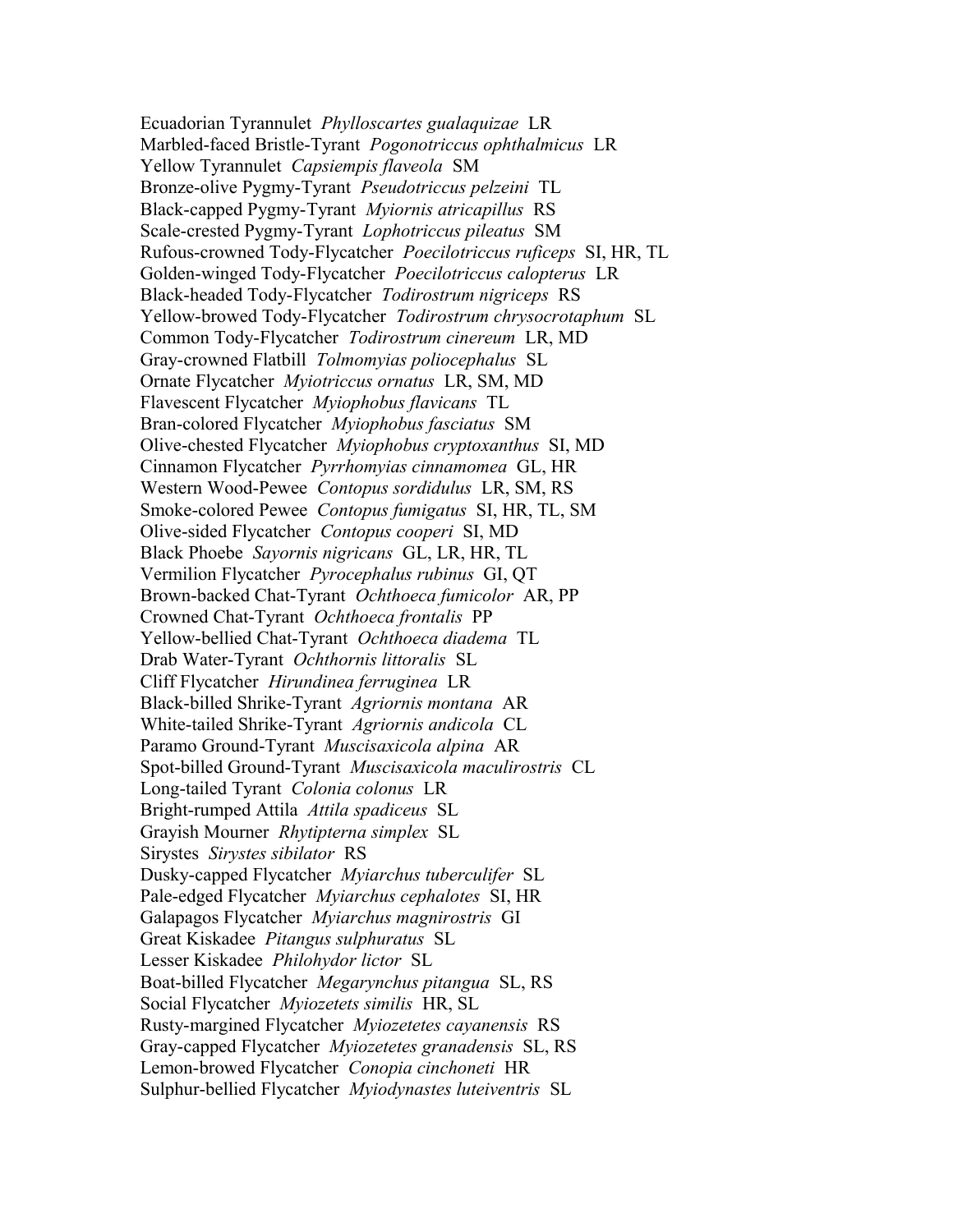Golden-crowned Flycatcher *Myiodynastes chrysocephalus* HR, TL, SM Piratic Flycatcher *Legatus leucophaius* SL, RS Tropical Kingbird *Tyrannus melancholicus* SI, LR, HR, SL, SM, MD, TL Eastern Kingbird *Tyrannus tyrannus* SL Fork-tailed Flycatcher *Tyrannus savana* SL Yellow-cheeked Becard *Pachyramphus xanthogenys* LR Barred Becard *Pachyramphus versicolor* HR Cinnamon Becard *Pachyramphus cinnamomeus* SM, RS Black-capped Becard *Pachyramphus marginatus* SL Pink-throated Becard *Pachyramphus minor* SL Black-tailed Tityra *Tityra cayana* SL Masked Tityra *Tityra semifasciata* HR, RS

## COTINGIDAE

Barred Fruiteater *Pipreola arcuata* YR Green-and-black Fruiteater *Pipreola riefferii* TL White-browed Purpletuft *Iodopleura isabellae* SL Screaming Piha *Lipaugus vociferans* SL Purple-throated Cotinga *Porphyrolaema porphyrolaema* SL Plum-throated Cotinga *Cotinga maynana* SL Spangled Cotinga *Cotinga cayana* SL Bare-necked Fruitcrow *Gymnoderus foetidus* SL Amazonian Umbrellabird *Cephalopterus ornatus* SL Andean Cock-of-the-rock *Rupicola peruviana* TL

## PIPRIDAE

Wire-tailed Manakin *Pipra filicauda* SL Golden-winged Manakin *Masius chrysopterus* TL White-bearded Manakin *Manacus manacus* RS Dwarf Tyrant-Manakin *Tyranneutes stolzmanni* SL

## CORVIDAE

Turquoise Jay *Cyanolyca turcosa* TL Violaceous Jay *Cyanocorax violaceus* SL Inca Jay *Cyanocorax yncas* SI

#### VIREONIDAE

Black-billed Peppershrike *Cyclarhis nigrirostris* SI Slaty-capped Shrike-Vireo *Vireolanius leucotis* SR Red-eyed Vireo *Vireo olivaceus* SL Brown-capped Vireo *Vireo leucophrys* SI, HR, TL Lesser Greenlet *Hylophilus decurfatus* SM Olivaceous Greenlet *Hylophilus olivaceus* LR

# TURDIDAE

Andean Solitaire *Myadestes ralloides* SI, TL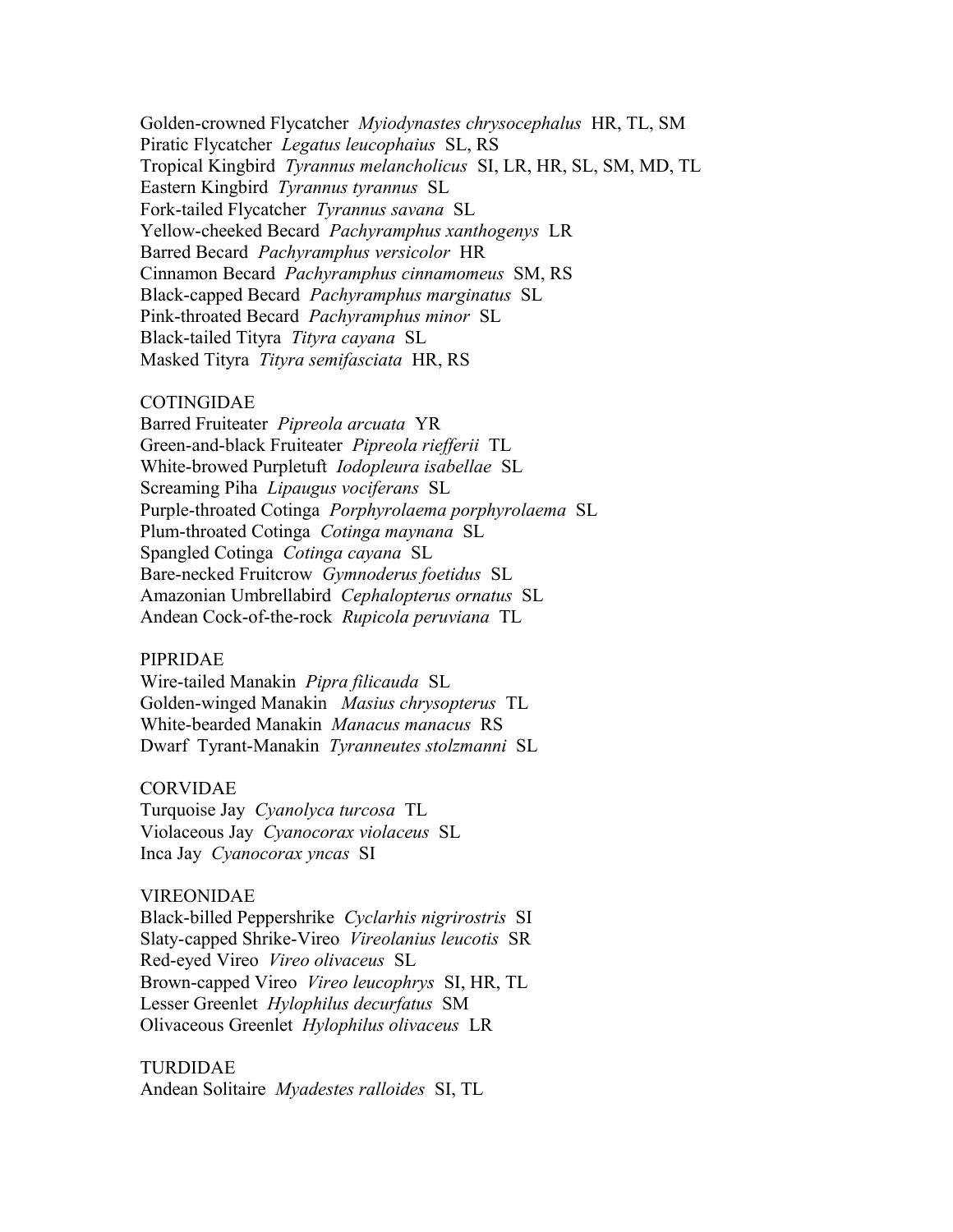Swainson's Thrush *Catharus ustulatus* SI, LR, MD, TL Pale-eyed Thrush *Platycichia leucops* SI Great Thrush *Turdus fuscater* AR, YR, PP, HR, TR Glossy-black Thrush *Turdus serranus* SI, HR, TL Black-billed Thrush *Turdus ignobilis* LR Lawrence's Thrush *Turdus lawrencii* SL Ecuadorian Thrush *Turdus maculirostris* TL, SM, MD White-necked Thrush *Tudus albicollis* SL

#### MIMIDAE

Galapagos Mockingbird *Nesomimus parvulus* GI Charles Mockingbird *Nesomimus trifasciatus* GI Hood Mockingbird *Nesomimus macdonaldi* GI

#### CINCLIDAE

White-capped Dipper *Cinclus leucocephalus* GL, LR, TL

#### HIRUNDINIDAE

Gray-breasted Martin *Progne chalybea* RS White-winged Swallow *Tachycineta albiventer* SL Brown-bellied Swallow *Notiochelidon murina* YR, GL Blue-and-white Swallow *Pygochelidon cyanoleuca* AR, GL, SI, LR, HR, TL, SM, MD White-banded Swallow *Atticora fasciata* SL White-thighed Swallow *Neochelidon tibialis* SM, RS Southern Rough-winged Swallow *Stelgidopteryx ruficollis* LR, HR, TL, SM, MD, RS Sand Martin *Riparia riparia* SL Barn Swallow *Hirundo rustica* SL

## TROGLODYTIDAE

Black-capped Donacobius *Donacobius atricapillus* SL Thrush-like Wren *Campylorhynchus turdinus* SL Gray-mantled Wren *Odontorchilus branickii* RS Rufous Wren *Cinnycerthia unirufa* YR Sepia-brown Wren *Cinnycerthia olivascens* TL Grass Wren *Cistothorus platensis* PP Bay Wren *Thryothorus nigricapillus* RS Whiskered Wren *Thryothorus mystacalis* TL House Wren *Troglodytes solstitialis* LR, SL, TL, SM, MD, RS Mountain Wren *Troglodytes solstitialis* SI White-breasted Wood-Wren *Henicorhina leucosticta* SL Gray-breasted Wood-Wren *Hemicorhina leucophrys* TL

POLIOPTILDAE Tropical Gnatcatcher *Polioptila plumbea* RS Slaty-throated Gnatcatcher *Polioptila schistaceigula* RS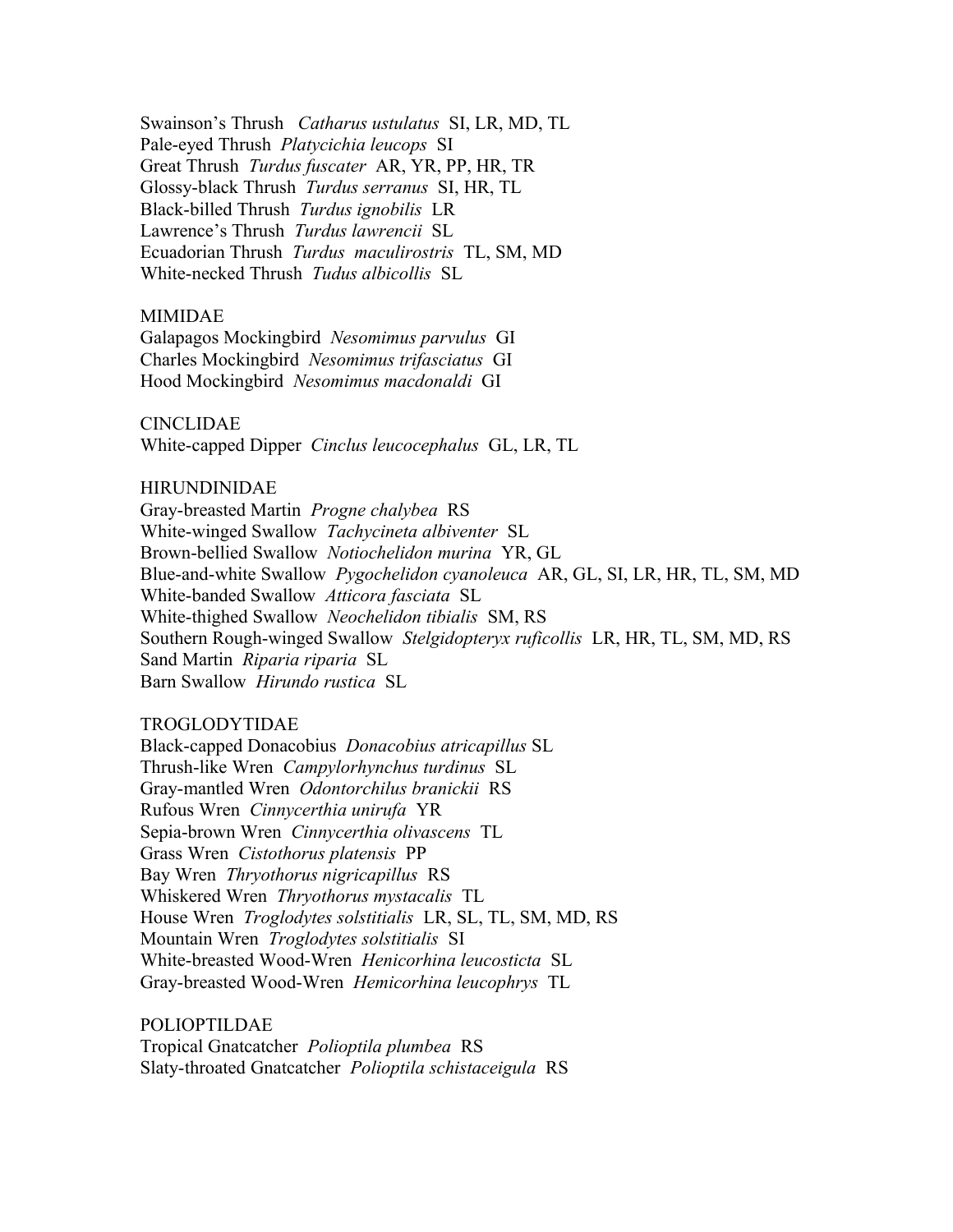MOTACILLIDAE Paramo Pipit *Anthus bogotensis* AR

### PARULIDAE

Tropical Parula *Parula pitiayumi* SI, LR, TL, SM Yellow Warbler *Dendroica aestiva* GI Cerulean Warbler *Dendroica cerulea* LR Blackpoll Warbler *Dendroica striata* LR, SL Blackburnian Warbler *Dendroica fusca* GL, SI, LR, HR, TL Black-and-white Warbler *Mniotilta varia* LR Olive-crowned Yellowthroat *Geothlypis semiflava* SM Canada Warbler *Wilsonia canadensis* LR Slate-throated Whitestart *Myioborus miniatus* SI, LR, HR, TL, SM, MD, RS Spectacled Whitestart *Myioborus melanocephalus* AR, YR, PP, TL Black-crested Warbler *Basileuterus nigrocistatus* SI, TL Choco Warbler *Basileuterus chlorophrys* SM Three-striped Warbler *Basileuterus tristriatus* TL, SM, MD Russet-crowned Warbler *Basileuterus coronatus* TL

## THRAUPIDAE

Bananaquit *Coereba flaveola* LR, TL, RS Purple Honeycreeper *Cyanerpes caeruleus* SL, RS Green Honeycreeper *Chlorophanes spiza* SL, SM, RS Black-faced Dacnis *Dacnis lineata* SL Yellow-tufted Dacnis *Dacnis egregia* RS Scarlet-breasted Dacnis *Dacnis beriepschi* RS Cinerous Conebill *Conirostrum cinereum* AR, CL, PP Blue-backed Conebill *Conirostrum sitticolor* YR, PP Capped Conebill *Conirostrum albifrons* TL Giant Conebill *Oreomanes fraseri* PP Bluish Flowerpiercer *Diglossopis caerulescens* SI Masked Flowerpiercer *Diglossopis cyanea* YR, SI, TL Golden-eyed Flowerpiercer *Diglossopis glauca* HR Glossy Flowerpiercer *Diglossa lafresnayii* YR Black Flowerpiercer *Diglossa humeralis* AR White-sided Flowerpiercer *Diglossa akbukatera* TL Guira Tanager *Hemithraupis guira* RS Fawn-breasted Tanager *Pipraeidea laniirostris* GL, SI Yellow-collared Clorophonia *Chlorophonia flavirostris* SM Chestnut-breasted Clorophonia *Chlorophonia pyrrhophrys* SI Thick-billed Euphonia *Euphonia laniirostris* SL, SM, RS Golden-rumped Euphonia *Euphonia cyanocephala* CL, SI, LR Orange-bellied Euphonia *Euphonia xanthogaster* SI, LR, HR, SL, TL, SM, MD, RS White-vented Euphonia *Euphonia minuta* SL Orange-crowned Euphonia *Euphonia saturata* RS Rufous-bellied Euphonia *Euphonia rufiventris* SL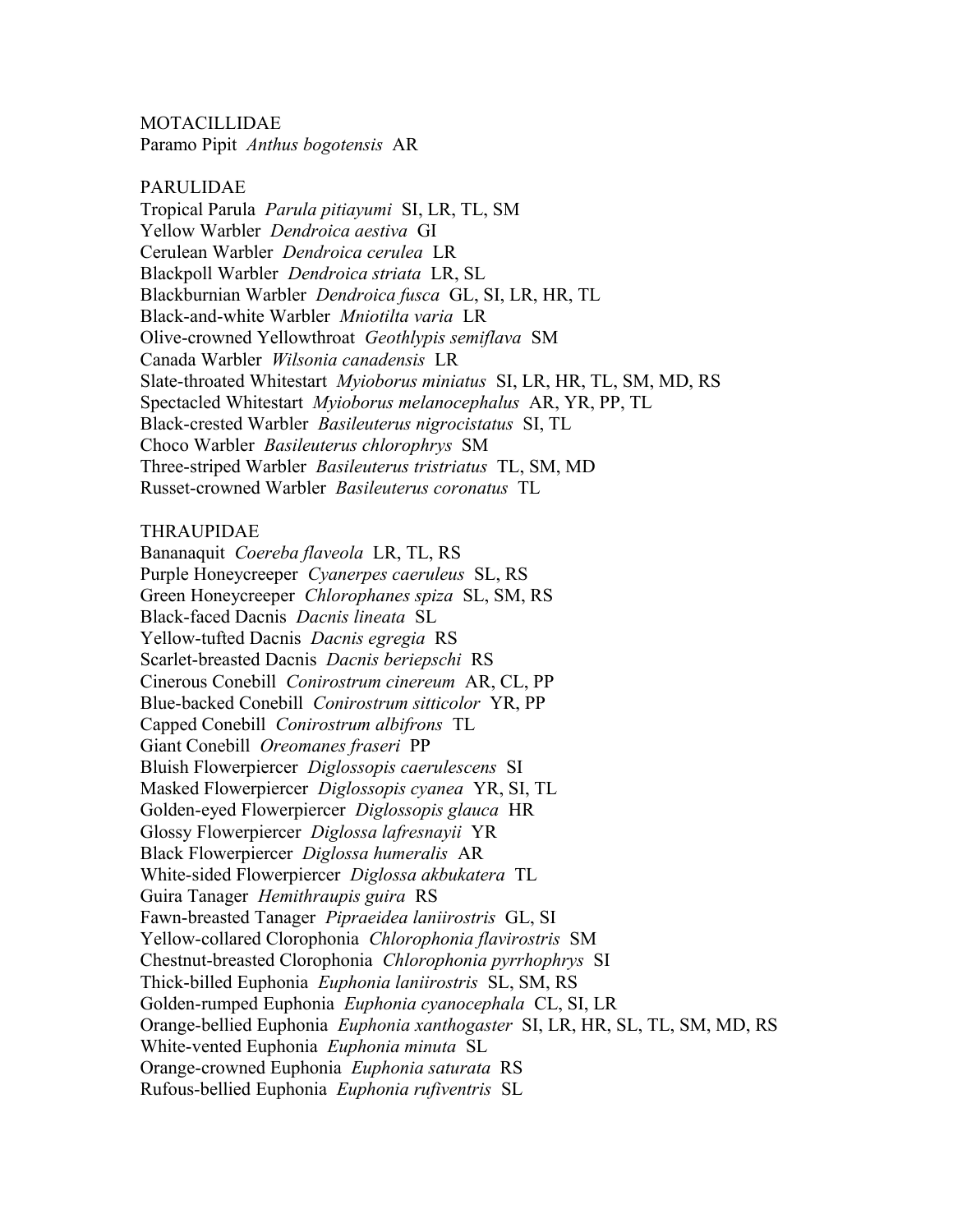Bronze-green Euphonia *Euphonia mesochrysa* HR White-lored Euphonia *Euphonia chrysopasta* SL Orange-eared Tanager *Chlorochrysa calliparaea* LR Glistening-green Tanager *Chlorochrysa phoenicotis* MD Rufous-throated Tanager *Tangara rufigula* SM Gray-and-gold Tanager *Tangara palmeri* RS Golden Tanager *Tangara arthus* LR, HR, TL, SM, MD Emerald Tanager *Tangara florida* RS Silver-throated Tanager *Tangara icterocephala* RS Saffron-crowned Tanager *Tangara xanthocephala* SI Golden-eared Tanager *Tangara chrysotis* LR, HR Flame-faced Tanager *Tangara parzudakii* SI, TL Golden-naped Tanager *Tangara ruficervix* SI, TL, SM Metallic-green Tanager *Tangara labradorides* MD Beryl-spangled Tanager *Tangara nigroviridis* SI, HR, TL, SM, MD Blue-and-black Tanager *Tangara vassorii* YR, PP Black-capped Tanager *Tangara heinei* SI, HR, TL Blue-necked Tanager *Tangara cyanicollis* LR, HR, RS Golden-hooded Tanager *Tangara larvata* RS Turquoise Tanager *Tangara mexicana* SL Opal-rumped Tanager *Tangara velia* SL Opal-crowned Tanager *Tangara callophrys* SL Paradise Tanager *Tangara chilensis* LR, SL Green-and-gold Tanager *Tangara schrankii* LR, SL Spotted Tanager *Tangara punctata* LR, HR Yellow-bellied Tanager *Tangara xanthogastra* LR Bay-headed Tanager *Tangara gyrola* HR, SL, SM, MD, RS Scarlet-bellied Mountain-Tanager *Anisognathus igniventris* YR, PP Blue-winged Mountain-Tanager *Anisognathus somptuosus* SI, TL, SM, MD Hooded Mountain-Tanager *Buthraupis montana* YR Black-chested Mountain-Tanager *Buthraupis eximia* YR Moss-backed Tanager *Bangsia edwardsi* SM Buff-breasted Mountain-Tanager *Dubusia taeniata* PP Grass-green Tanager *Chlorornis riefferii* TL Rufous-crested Tanager *Creurgops verticalis* HR Swallow Tanager *Tersina viridis* SL Blue-gray Tanager *Thraupis episcopus* SI, LR, SL, TL, SM, MD Palm Tanager *Thraupis palmarum* LR, HR, SL, TL, SM, MD, RS Blue-capped Tanager *Thraupis cyanocephala* TL Blue-and-yellow Tanager *Thraupis bonariensis* CL Silver-beaked Tanager *Ramphocelus carbo* LR, HR, SL Masked Crimson Tanager *Ramphocelus nigrogularis* SL Lemon-rumped Tanager *Ramphocelus icteronotus* TL, SM, MD, RS Summer Tanager *Piranga rubra* SI, LR, HR Scarlet Tanager *Piranga olivacea* LR, SL White-winged Tanager *Piranga leucoptera* MD, TL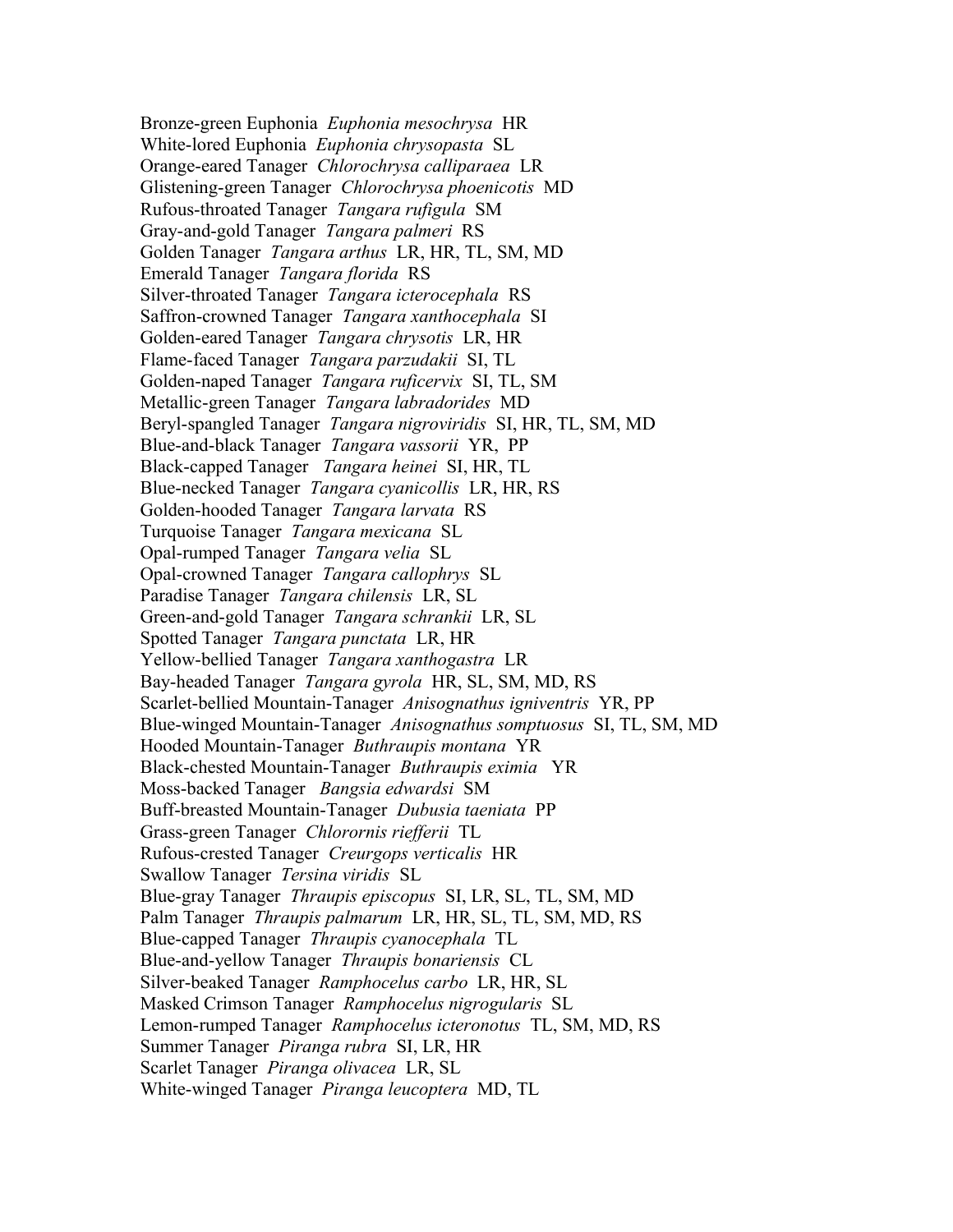Ochre-breasted Tanager *Chlorothraupis stolzmanni* SM Dusky-faced Tanager *Mitrospingus cassinii* RS White-lined Tanager *Tachyphonus rufus* SM Flame-crested Tanager *Tachyphonus cristatus* SL White-shouldered Tanager *Tachyphonus luctusus* LR, RS Tawny-crested Tanager *Tachyphonus delatrii* RS Scarlet-browed Tanager *Heterospingus xanthopygius* RS Common Bush-Tanager *Chlorospingus ophithalmicus* SI Dusky Bush-Tanager *Chlorospingus semifuscus* TL Yellow-throated Bush-Tanager *Chlorspingus flavigularis* LR, HR, SM Gray-headed Bush-Tanager *Cnemoscopus rubrirostris* GL Black-backed Bush-Tanager *Urothraupis stolzmanni* PP Black-capped Hemispingus *Hemispingus stropileus* GL Supercillaried Hemispingus *Hemispingus supercillaris* YR Oleginous Hemispingus *Hemispingus frontalis* SI Black-eared Hemispingus *Hemispingus melanotis* GL, SI Magpie Tanager *Cissopis leveriana* LR, HR

## CARDINALIDAE

Buff-throated Saltator *Saltator maximus* SL, SM, RS Black-winged Saltator *Saltator atripennis* TL, SM Slate-colored Grosbeak *Saltator grossus* SM Red-capped Cardinal *Paroaria gularis* SL Southern Yellow-Grosbeak *Pheucticus chrysogaster* QT

## EMBERIZIDAE

Yellow-faced Grassquit *Tiaris olivacea* MD Dull-colored Grassquit *Tiaris obscura* MD Variable Seedeater *Sporophila corvina* SM, MD Yellow-bellied Seedeater *Sporophila nigricollis* TL, SM, MD, RS Chestnut-bellied Seedeater *Sporophila castaneiventris* LR, SL Plain-colored Seedeater *Catamenia inorata* AR Paramo Seedeater *Catamenia homochroa* PP Band-tailed Seedeater *Catamenia amalis* AR Plumbeous Sierra-Finch *Phrygilus unicolor* AR, PP Ash-breasted Sierra-Finch *Phrygilus plebejus* CL Grassland Yellow-Finch *Sicalis luteola* CL Pale-napped Brush-Finch *Atlapetes pallidinucha* PP Rufous-naped Brush-Finch *Atlapetes lafinuchus* YR Tricolored Brush-Finch *Atlapetes tricolor* TL Slaty Brush-Finch *Altapetes schistaceus* GL White-winged Brush-Finch *Atlapetes leucopterus* TL Chestnut-capped Brush-Finch *Buarremon brunneinucha* TL Stripe-headed Brush-Finch *Buarremon torquatus* YR Tanager Finch *Oreothraupis arremonops* TL Orange-billed Sparrow *Arremon aurantiirostris* RS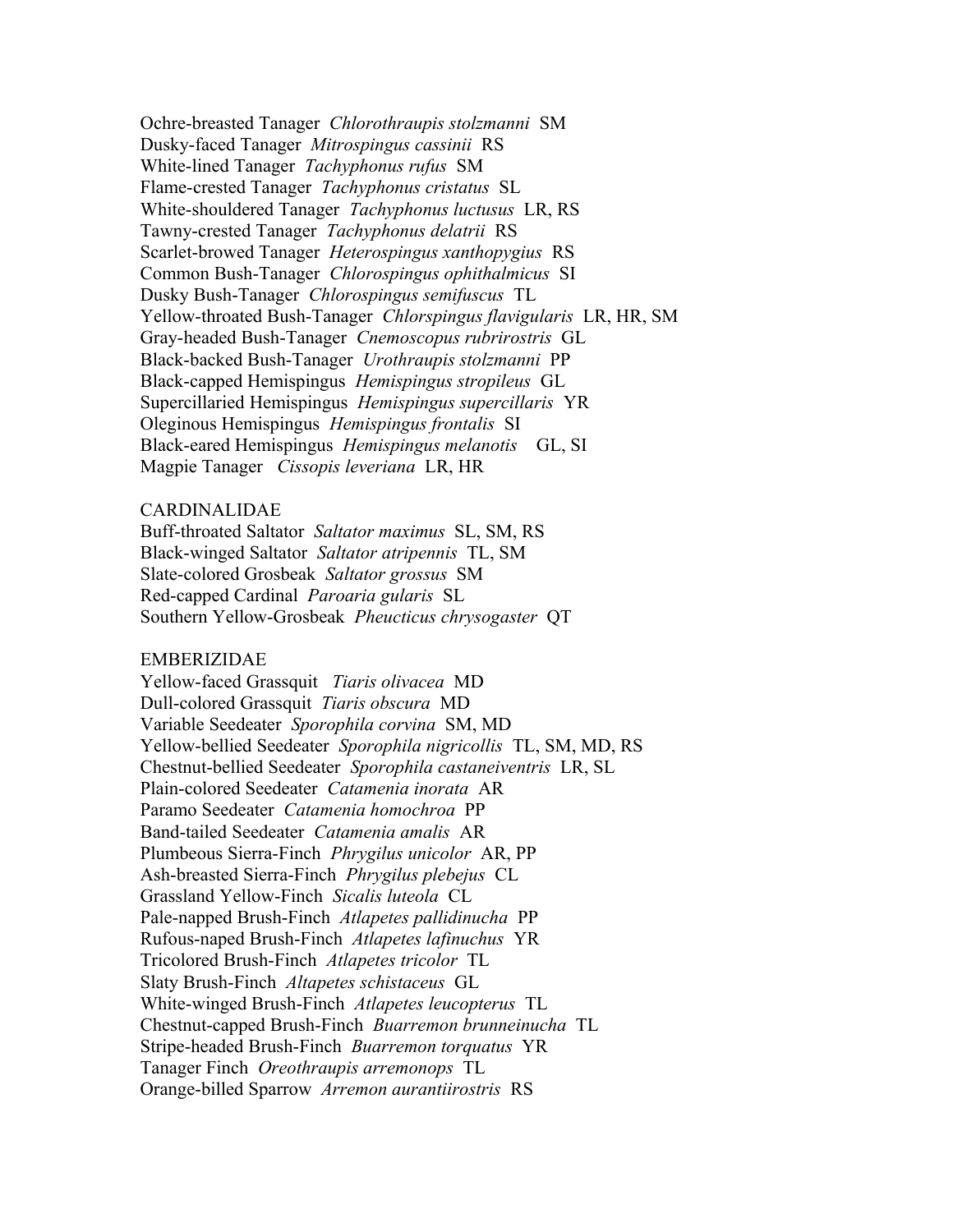Black-striped Sparrow *Arremonops conirostris* SM Yellow-browed Sparrow *Ammodramus aurifrons* SL Rufous-collared Sparrow *Zonotrichia capensis* AR, YR, CL, PP, GL, SI, HR, TL Large Ground-Finch *Geospiza magnirostris* GI Medium Ground-Finch *Geospriza fortis* GI Small Ground-Finch *Geospiza fuliginosa* GI Sharp-beaked Ground-Finch *Geospiza difficilis* GI Common Cactus-Finch *Geospiza scandens* GI Large Cactus-Finch *Geospiza conirostris* GI Large Tree-Finch *Camarhynchus psittacula* GI Medium Tree-Finch *Cararhynchus pauper* GI Woodpecker Finch *Cactospiza pallida* GI Warbler Finch *Certhidia olivacea* GI

#### ICTERIDAE

Yellow-rumped Cacique *Cacicus cela* SL Northern Mountain-Cacique *Cacicus leucoramphus* SI Red-rumped Cacique *Cacicus haemorrhous* SL Scarlet-rumped Cacique *Cacicus uropygialis* SI, HR Casqued Oropendola *Clypicterus oseryi* SL Crested Oropendola *Psarocolius decumanus* SL Russet-backed Oropendola *Psarocolius angustifrons* SI, LR, HR, SL Shiny Cowbird *Molothrus bonariensis* SM, MD Giant Cowbird *Scaphidura oryzivora* SL Scrub Blackbird *Dives warszewiczi* MD Oriole Blackbird *Gymomystax mexicanus* SL

FRINGILLIDAE Hooded Siskin *Carduelis magellanica* AR Yellow-bellied Siskin *Carduelis xanthogastra* SM

## MAMMALS

Common Opposum *Didelphis marsupialis* TL